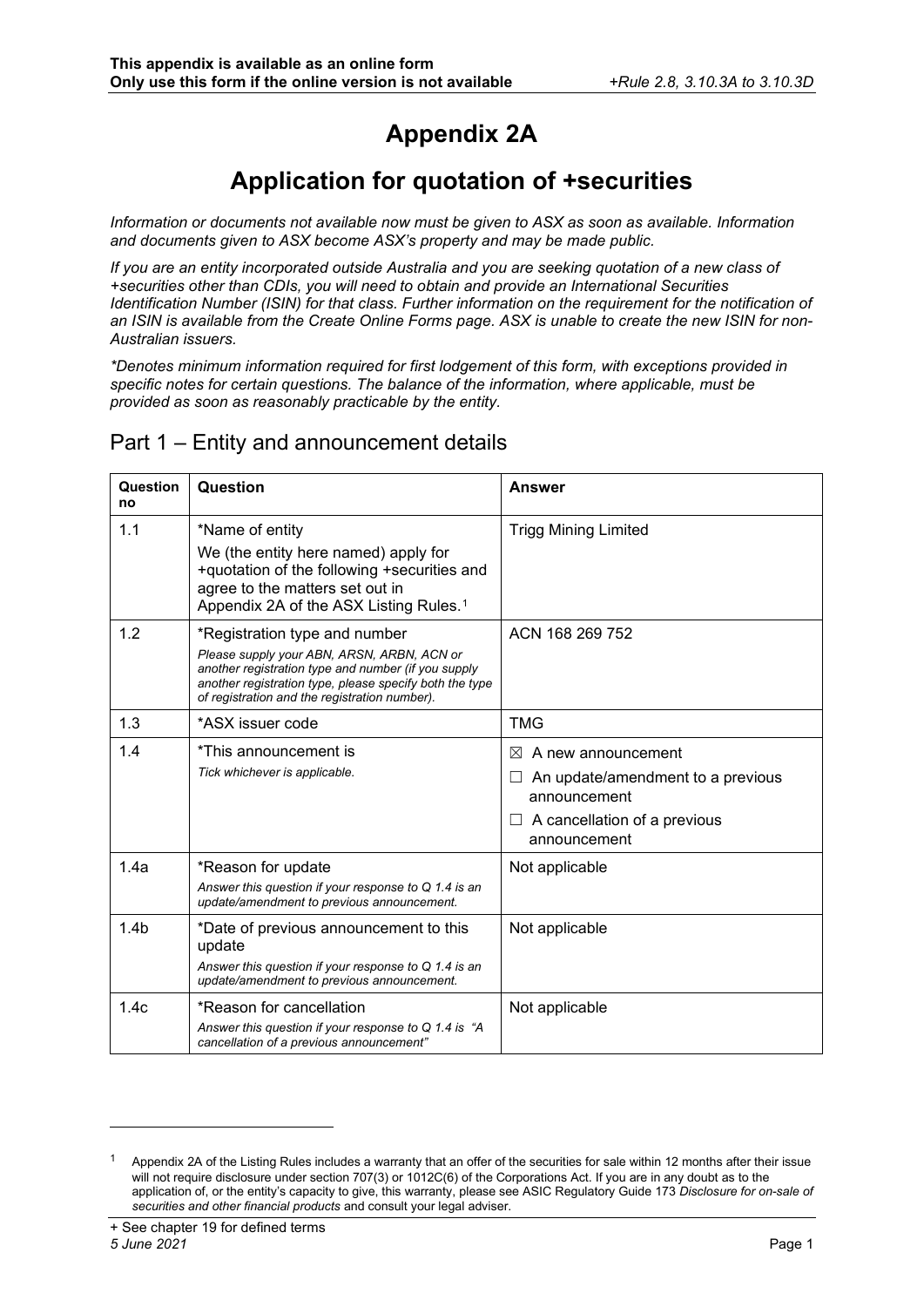| 1.4 <sub>d</sub> | *Date of previous announcement to this<br>cancellation                                           | Not applicable   |
|------------------|--------------------------------------------------------------------------------------------------|------------------|
|                  | Answer this question if your response to Q 1.4 is "A<br>cancellation of a previous announcement" |                  |
| 1.5              | *Date of this announcement                                                                       | 16 February 2022 |

### Part 2 – Type of issue

| Question<br>No. | Question                                                                                                                                                                                                                                                                                                    | Answer                                                                                                                                                                                                |
|-----------------|-------------------------------------------------------------------------------------------------------------------------------------------------------------------------------------------------------------------------------------------------------------------------------------------------------------|-------------------------------------------------------------------------------------------------------------------------------------------------------------------------------------------------------|
| 2.1             | *The +securities to be quoted are:<br>Select whichever item is applicable.<br>If you wish to apply for quotation of different types of<br>issues of securities, please complete a separate<br>Appendix 2A for each type of issue.                                                                           | +Securities issued as part of a<br>⊠<br>transaction or transactions previously<br>announced to the market in an<br>Appendix 3B                                                                        |
|                 |                                                                                                                                                                                                                                                                                                             | +Securities issued under a +dividend or<br>ப<br>distribution plan                                                                                                                                     |
|                 |                                                                                                                                                                                                                                                                                                             | +Securities issued, transferred or re-<br>□<br>classified as a result of options being<br>exercised or other +convertible<br>securities being converted                                               |
|                 |                                                                                                                                                                                                                                                                                                             | Unquoted partly paid +securities that<br>ப<br>have been fully paid up and are now to<br>become quoted fully paid +securities<br>Note: there is no need to apply for quotation of                      |
|                 |                                                                                                                                                                                                                                                                                                             | the fully paid securities if the partly paid securities<br>were already quoted                                                                                                                        |
|                 |                                                                                                                                                                                                                                                                                                             | +Restricted securities where the escrow<br>П<br>period has expired or is about to expire                                                                                                              |
|                 |                                                                                                                                                                                                                                                                                                             | +Securities previously issued under an<br>⊔<br>+employee incentive scheme where the<br>restrictions on transfer have ceased or<br>are about to cease                                                  |
|                 |                                                                                                                                                                                                                                                                                                             | +Securities issued under an +employee<br>ப<br>incentive scheme that are not subject to<br>a restriction on transfer or that are to be<br>quoted notwithstanding there is a<br>restriction on transfer |
|                 |                                                                                                                                                                                                                                                                                                             | Other [please specify]<br>ப                                                                                                                                                                           |
|                 |                                                                                                                                                                                                                                                                                                             | If you have selected 'other' please explain the<br>circumstances of the issue here:                                                                                                                   |
| 2.1a            | *Have the +securities to be quoted been<br>issued yet?                                                                                                                                                                                                                                                      | Yes                                                                                                                                                                                                   |
| 2.1a.1          | *What was their date of issue?<br>Answer this question if your response to Q2.1a is<br>"Yes".                                                                                                                                                                                                               | 16 February 2022                                                                                                                                                                                      |
| 2.1a.2          | *What is their proposed date of issue?<br>Answer this question if your response to Q2.1a is "No".                                                                                                                                                                                                           | Not applicable                                                                                                                                                                                        |
| 2.2a.1          | *Date of Appendix 3B notifying the market<br>of the proposed issue of +securities for<br>which quotation is now being sought<br>Answer this question if your response to Q2.1 is<br>"Securities issued as part of a transaction or<br>transactions previously announced to the market in an<br>Appendix 3B" | (a) Rights Issue: 18 January 2022<br>(b) Underwriter Options: 18 January 2022<br>(c) Placement: 14 February 2022<br>(d) Lead Manager Options: 14 February<br>2022                                     |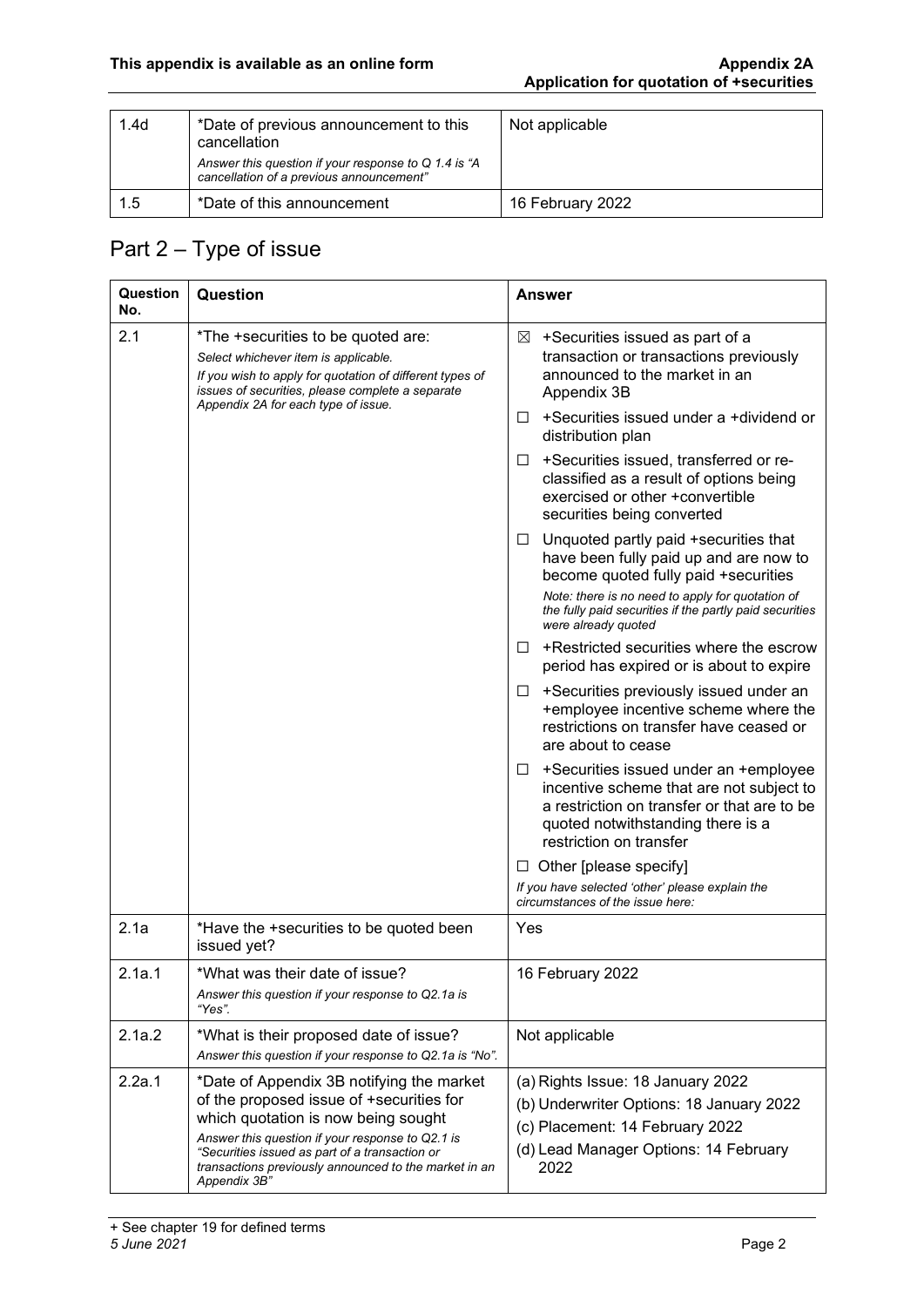| 2.2a.2             | *Are there any further issues of +securities<br>yet to take place to complete the<br>transaction(s) referred to in the<br>Appendix 3B?<br>Answer this question if your response to Q2.1 is<br>"Securities issued as part of a transaction or<br>transactions previously announced to the market in an<br>Appendix 3B".                                                                                                                                                                                                                                                                                                                                                                                   | No                                                                                                                                                                                                                                                                                                                                                                                                                                                                                 |
|--------------------|----------------------------------------------------------------------------------------------------------------------------------------------------------------------------------------------------------------------------------------------------------------------------------------------------------------------------------------------------------------------------------------------------------------------------------------------------------------------------------------------------------------------------------------------------------------------------------------------------------------------------------------------------------------------------------------------------------|------------------------------------------------------------------------------------------------------------------------------------------------------------------------------------------------------------------------------------------------------------------------------------------------------------------------------------------------------------------------------------------------------------------------------------------------------------------------------------|
| 2.2a.2.1           | *Please provide details of the further issues<br>of +securities yet to take place to complete<br>the transaction(s) referred to in the<br>Appendix 3B<br>Answer this question if your response to Q2.1 is<br>"Securities issued as part of a transaction or<br>transactions previously announced to the market in an<br>Appendix 3B" and your response to Q2.2a.2 is "Yes".<br>Please provide details of the proposed dates and<br>number of securities for the further issues. This may<br>be the case, for example, if the Appendix 3B related to<br>an accelerated pro rata offer with an institutional<br>component being quoted on one date and a retail<br>component being quoted on a later date. | Not applicable                                                                                                                                                                                                                                                                                                                                                                                                                                                                     |
| 2.2 <sub>b.1</sub> | Date of Appendix 3A.1 lodged with ASX in<br>relation to the underlying +dividend or<br>distribution<br>Answer this question if your response to Q2.1 is<br>"Securities issued under a dividend or distribution<br>plan".                                                                                                                                                                                                                                                                                                                                                                                                                                                                                 | Not applicable                                                                                                                                                                                                                                                                                                                                                                                                                                                                     |
| 2.2c.1             | Please state the number and type of<br>options that were exercised or other<br>+convertible securities that were converted<br>(including their ASX security code)<br>Answer this question if your response to Q2.1 is<br>"Securities issued, transferred or re-classified as a<br>result of options being exercised or other convertible<br>securities being converted".                                                                                                                                                                                                                                                                                                                                 | Not applicable                                                                                                                                                                                                                                                                                                                                                                                                                                                                     |
| 2.2c.2             | And the date the options were exercised or<br>other +convertible securities were<br>converted<br>Answer this question if your response to Q2.1 is<br>"Securities issued, transferred or re-classified as a<br>result of options being exercised or other convertible<br>securities being converted".<br>Note: If this occurred over a range of dates, enter the<br>first date and last date of the period in which the<br>options were exercised or convertible securities were<br>converted.                                                                                                                                                                                                            | Not applicable                                                                                                                                                                                                                                                                                                                                                                                                                                                                     |
| 2.2c.3             | Is this all of the options or other<br>+convertible securities on issue of that type<br>(ie have all of those options now been<br>exercised or have all of those convertible<br>securities now been converted)?<br>Answer this question if your response to Q2.1 is<br>"Securities issued, transferred or re-classified as a<br>result of options being exercised or other convertible<br>securities being converted".                                                                                                                                                                                                                                                                                   | Yes or No<br>Note: If you have answered "No", consider whether<br>you need to lodge an Appendix 3H with ASX notifying<br>ASX of the cessation of some or all of the remaining<br>options or other convertible securities under Listing<br>Rule 3.10.E. This may the case, for example, if options<br>have lapsed because they have passed their expiry<br>date without being exercised, or convertible debt<br>securities have been repaid or redeemed without<br>being converted. |
| 2.2c.4             | The right of the holder of the options or<br>other +convertible securities to receive the<br>+underlying securities is being satisfied by:<br>Answer this question if your response to Q2.1 is<br>"Securities issued, transferred or re-classified as a<br>result of options being exercised or other convertible<br>securities being converted".                                                                                                                                                                                                                                                                                                                                                        | An issue of new +securities<br>A transfer of existing +securities<br>$\Box$<br>A reclassification of the +convertible<br>securities as securities in the same<br>class as the +underlying securities                                                                                                                                                                                                                                                                               |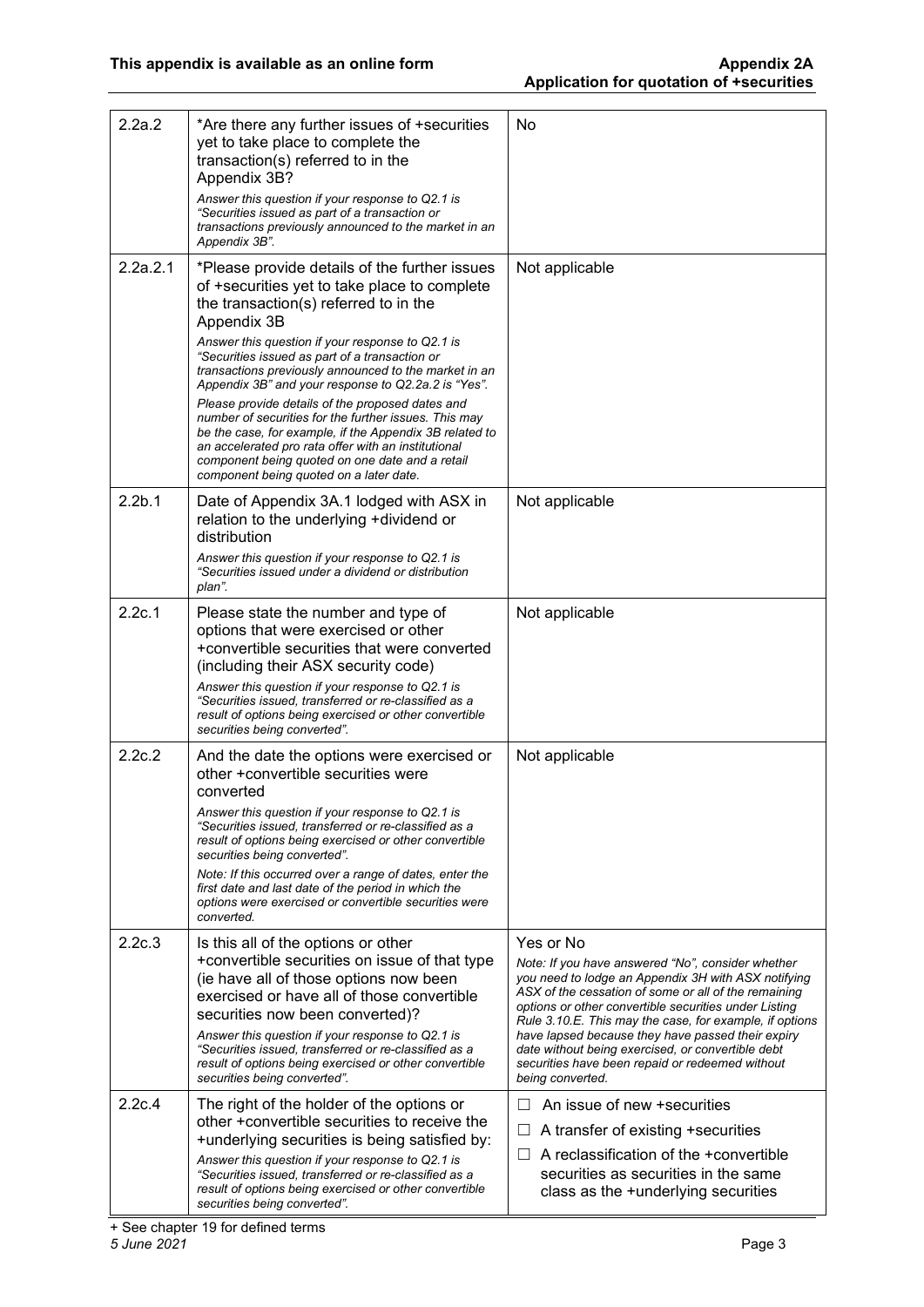| 2.2c.5   | The underlying securities being received by<br>the holder are:<br>Answer this question if your response to Q2.1 is<br>"Securities issued, transferred or re-classified as a<br>result of options being exercised or other convertible<br>securities being converted".                                                                                                                                                                                                                                                                                                                                                                             |                           | $\Box$<br>by ASX<br>$\Box$<br>quoted by ASX | Already quoted by ASX<br>Intended to be, but are not yet, quoted<br>Are not, and are not intended to be, |  |
|----------|---------------------------------------------------------------------------------------------------------------------------------------------------------------------------------------------------------------------------------------------------------------------------------------------------------------------------------------------------------------------------------------------------------------------------------------------------------------------------------------------------------------------------------------------------------------------------------------------------------------------------------------------------|---------------------------|---------------------------------------------|----------------------------------------------------------------------------------------------------------|--|
| 2.2c.6   | Were the options being exercised or other<br>+convertible securities being converted<br>issued under an +employee incentive<br>scheme?<br>Answer this question if your response to Q2.1 is "Securities"<br>issued, transferred or re-classified as a result of options<br>being exercised or other convertible securities being                                                                                                                                                                                                                                                                                                                   |                           | Not applicable                              |                                                                                                          |  |
|          | converted".                                                                                                                                                                                                                                                                                                                                                                                                                                                                                                                                                                                                                                       |                           |                                             |                                                                                                          |  |
| 2.2c.7   | *Are any of the options being exercised or<br>other +convertible securities being<br>converted held by +key management<br>personnel (KMP) or an +associate?<br>Answer this question if your response to $Q2.1$ is "Securities                                                                                                                                                                                                                                                                                                                                                                                                                     |                           | Not applicable                              |                                                                                                          |  |
|          | issued, transferred or re-classified as a result of options<br>being exercised or other convertible securities being<br>converted" and your response to O2.2c.6 is "Yes".                                                                                                                                                                                                                                                                                                                                                                                                                                                                         |                           |                                             |                                                                                                          |  |
| 2.2c.7.a | *Provide details of the KMP or +associates who are exercising options or converting<br>convertible securities.                                                                                                                                                                                                                                                                                                                                                                                                                                                                                                                                    |                           |                                             |                                                                                                          |  |
|          | Answer this question if your response to Q2.1 is "Securities issued, transferred or re-classified as a result of<br>options being exercised or other convertible securities being converted", your response to Q2.2c.6 is "Yes" and<br>your response to Q2.2c.7 is "Yes". Repeat the detail in the table below for each KMP involved. If the options or<br>other convertible securities are held by the KMP, repeat the name of the KMP or insert "Same" in "Name of<br>registered holder". If the options or other convertible securities are held by an associate of a KMP, insert the<br>name of the associate in "Name of registered holder". |                           |                                             |                                                                                                          |  |
|          | Name of KMP                                                                                                                                                                                                                                                                                                                                                                                                                                                                                                                                                                                                                                       | Name of registered holder |                                             | Number of options                                                                                        |  |
|          | [200 characters]                                                                                                                                                                                                                                                                                                                                                                                                                                                                                                                                                                                                                                  | [200 characters]          |                                             | being exercised or<br>other +convertible<br>securities being<br>converted<br>[16 characters]             |  |
| 2.2d.1   | Please state the number and type of<br>unquoted partly paid +securities (including<br>their ASX security code) that have been<br>fully paid up and that are now to become<br>quoted on ASX                                                                                                                                                                                                                                                                                                                                                                                                                                                        |                           | Not applicable                              |                                                                                                          |  |
|          | Answer this question if your response to Q2.1 is "Partly"<br>paid securities that have been fully paid up and are<br>now to become quoted fully paid securities".                                                                                                                                                                                                                                                                                                                                                                                                                                                                                 |                           |                                             |                                                                                                          |  |
| 2.2d.2   | And the date the *securities were fully paid<br>up<br>Answer this question if your response to Q2.1 is "Partly"<br>paid securities that have been fully paid up and are<br>now to become quoted fully paid securities".                                                                                                                                                                                                                                                                                                                                                                                                                           |                           | Not applicable                              |                                                                                                          |  |
|          | Note: If this occurred over a range of dates, enter the<br>date the last of the securities was fully paid up.                                                                                                                                                                                                                                                                                                                                                                                                                                                                                                                                     |                           |                                             |                                                                                                          |  |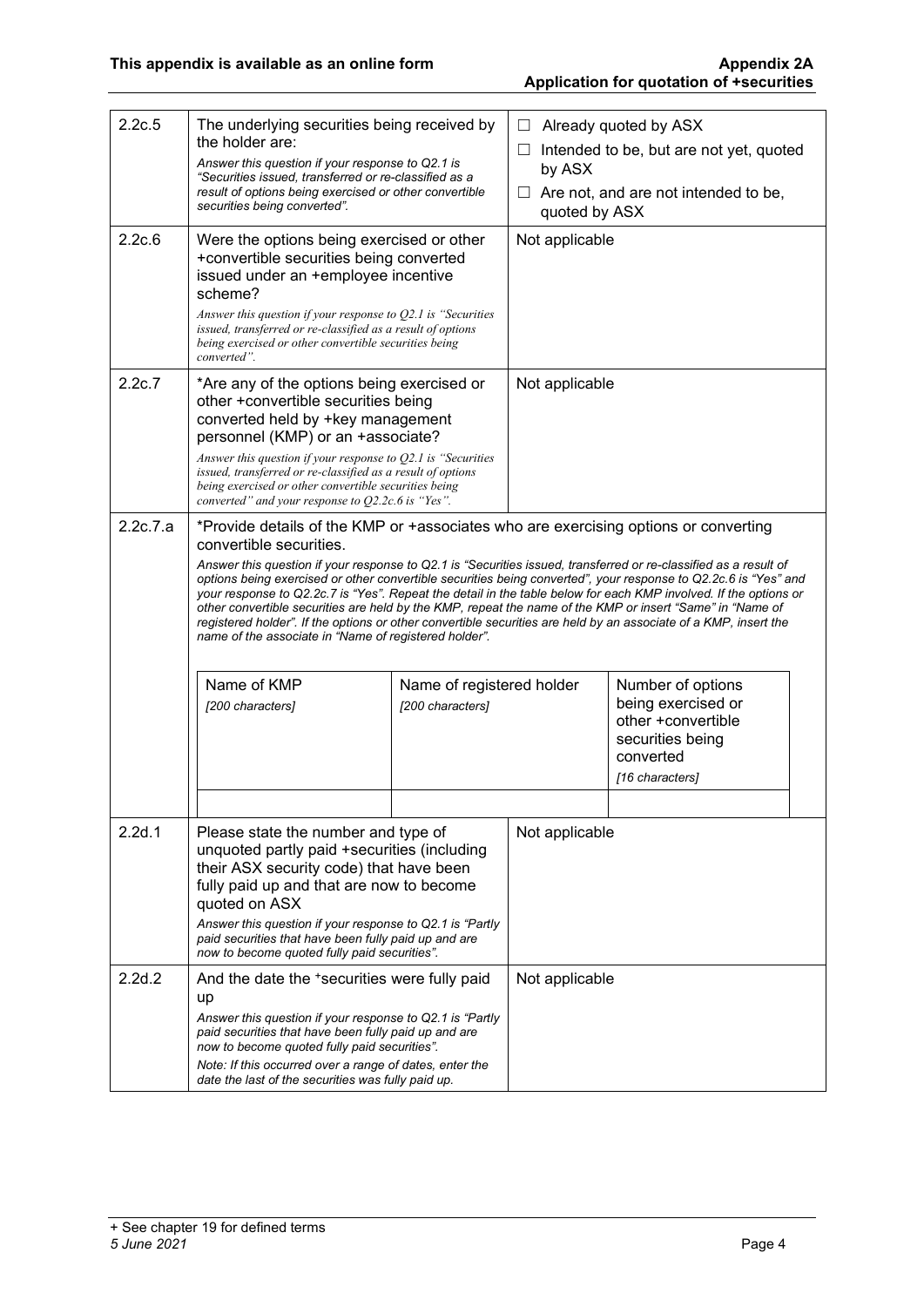| 2.2d.3 | Is this all of the partly paid +securities on<br>issue of that type (ie have all of those partly<br>paid securities now been fully paid up)?<br>Answer this question if your response to Q2.1 is<br>"Unquoted partly paid securities that have been fully<br>paid up and are now to become quoted fully paid<br>securities".                                                                                                                                                                                                          | Yes or No<br>Note: If you have answered "No", consider whether<br>you need to lodge an Appendix 3H with ASX notifying<br>ASX of the cessation of some or all of the remaining<br>partly paid securities under Listing Rule 3.10.E. This<br>may the case, for example, if partly paid securities that<br>have not had the call paid by the due date will be<br>cancelled. If you are an NL company, consider also<br>whether you have notification obligations in relation to<br>any forfeiture of the partly paid securities not paid up<br>under Listing Rule 3.12. |
|--------|---------------------------------------------------------------------------------------------------------------------------------------------------------------------------------------------------------------------------------------------------------------------------------------------------------------------------------------------------------------------------------------------------------------------------------------------------------------------------------------------------------------------------------------|----------------------------------------------------------------------------------------------------------------------------------------------------------------------------------------------------------------------------------------------------------------------------------------------------------------------------------------------------------------------------------------------------------------------------------------------------------------------------------------------------------------------------------------------------------------------|
| 2.2e.1 | Please state the number and type of<br>+restricted securities (including their ASX<br>security code) where the escrow period has<br>expired or is about to expire<br>Answer this question if your response to Q2.1 is<br>"Restricted securities where the escrow period has<br>expired or is about to expire".                                                                                                                                                                                                                        | Not applicable                                                                                                                                                                                                                                                                                                                                                                                                                                                                                                                                                       |
| 2.2e.2 | And the date the escrow restrictions have<br>ceased or will cease<br>Answer this question if your response to Q2.1 is<br>"Restricted securities where the escrow period has<br>expired or is about to expire".<br>Note: If this occurred over a range of dates, enter the<br>date the last of the escrow restrictions has ceased or<br>will cease.                                                                                                                                                                                    | Not applicable                                                                                                                                                                                                                                                                                                                                                                                                                                                                                                                                                       |
| 2.2f.1 | Please state the number and type of<br>+securities (including their ASX security<br>code) previously issued under the<br>+employee incentive scheme where the<br>restrictions on transfer have ceased or are<br>about to cease<br>Answer this question if your response to Q2.1 is<br>"Securities previously issued under an employee<br>incentive scheme where the restrictions on transfer<br>have ceased or are about to cease".                                                                                                   | Not applicable                                                                                                                                                                                                                                                                                                                                                                                                                                                                                                                                                       |
| 2.2f.2 | And the date the restrictions on transfer<br>have ceased or will cease:<br>Answer this question if your response to Q2.1 is<br>"Securities previously issued under an employee<br>incentive scheme where the restrictions on transfer<br>have ceased or are about to cease".<br>Note: If this occurred over a range of dates, enter the<br>date the last of the restrictions on transfer has ceased<br>or will cease.                                                                                                                 | Not applicable                                                                                                                                                                                                                                                                                                                                                                                                                                                                                                                                                       |
| 2.2g.1 | Please state the number and type of<br>+securities (including their ASX security<br>code) issued under the +employee<br>incentive scheme that are not subject to a<br>restriction on transfer or that are to be<br>quoted notwithstanding there is a restriction<br>on transfer<br>Answer this question if your response to Q2.1 is<br>"Securities issued under an employee incentive<br>scheme that are not subject to a restriction on transfer<br>or that are to be quoted notwithstanding there is a<br>restriction on transfer". | Not applicable                                                                                                                                                                                                                                                                                                                                                                                                                                                                                                                                                       |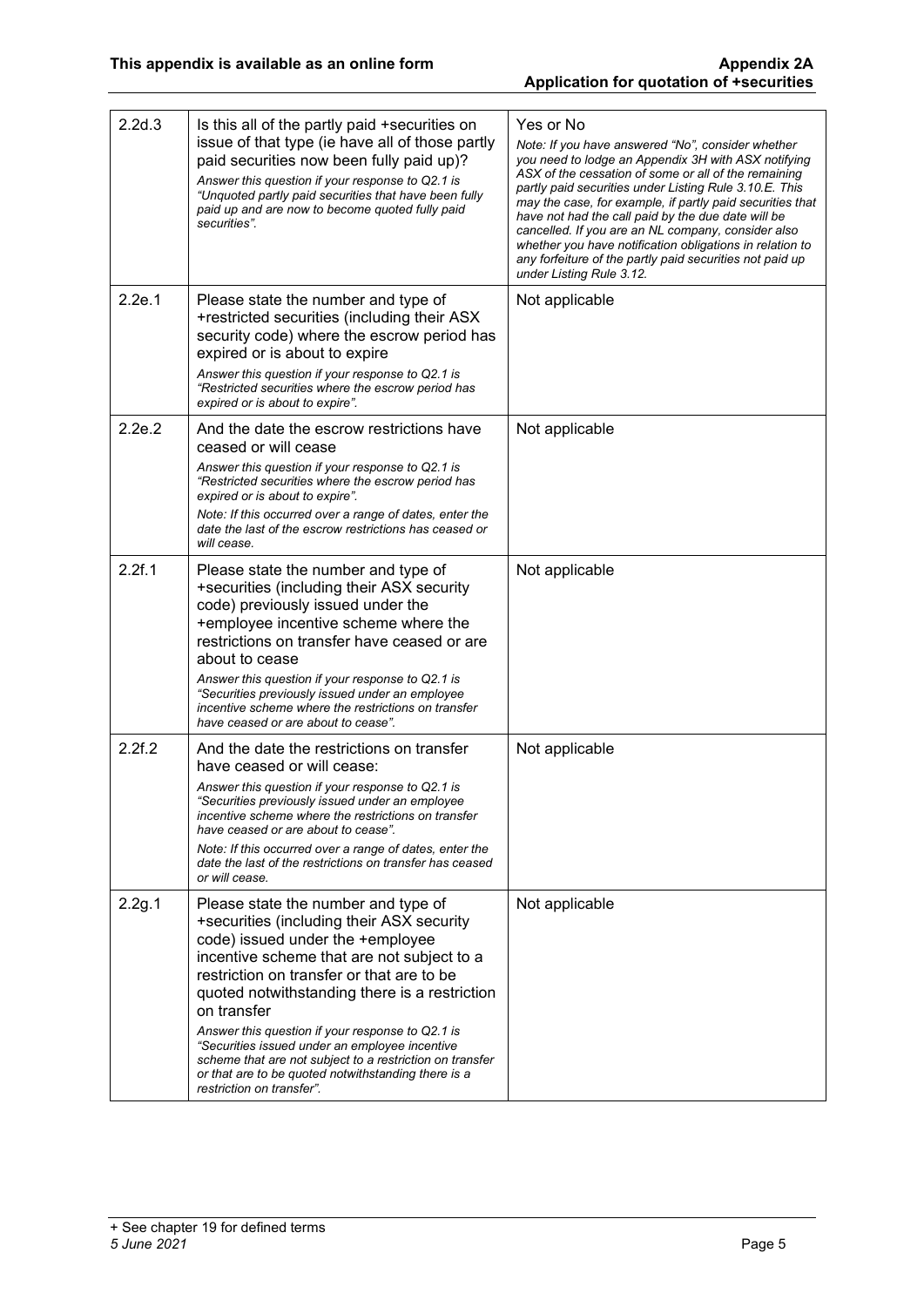| 2.2g.2   | *Please attach a document or provide<br>details of a URL link for a document lodged<br>with ASX detailing the terms of the<br>+employee incentive scheme or a summary<br>of the terms.<br>Answer this question if your response to Q2.1 is<br>"Securities issued under an employee incentive<br>scheme that are not subject to a restriction on transfer                                                                                                                                                                                                                                                                                                                                              |                           | Not applicable |                       |
|----------|-------------------------------------------------------------------------------------------------------------------------------------------------------------------------------------------------------------------------------------------------------------------------------------------------------------------------------------------------------------------------------------------------------------------------------------------------------------------------------------------------------------------------------------------------------------------------------------------------------------------------------------------------------------------------------------------------------|---------------------------|----------------|-----------------------|
|          | or that are to be quoted notwithstanding there is a<br>restriction on transfer".                                                                                                                                                                                                                                                                                                                                                                                                                                                                                                                                                                                                                      |                           |                |                       |
| 2.2g.3   | *Are any of these +securities being issued<br>to +key management personnel (KMP) or<br>an +associate<br>Answer this question if your response to Q2.1 is<br>"Securities issued under an employee incentive<br>scheme that are not subject to a restriction on transfer                                                                                                                                                                                                                                                                                                                                                                                                                                |                           | Not applicable |                       |
|          | or that are to be quoted notwithstanding there is a<br>restriction on transfer".                                                                                                                                                                                                                                                                                                                                                                                                                                                                                                                                                                                                                      |                           |                |                       |
| 2.2g.3.a | *Provide details of the KMP or +associates being issued +securities.<br>Answer this question if your response to Q2.1 is "Securities issued under an employee incentive scheme that are<br>not subject to a restriction on transfer or that are to be quoted notwithstanding there is a restriction on transfer"<br>and your response to Q2.2g.3 is "Yes". Repeat the detail in the table below for each KMP involved in the issue. If<br>the securities are being issued to the KMP, repeat the name of the KMP or insert "Same" in "Name of registered<br>holder". If the securities are being issued to an associate of a KMP, insert the name of the associate in "Name of<br>registered holder". |                           |                |                       |
|          | Name of KMP                                                                                                                                                                                                                                                                                                                                                                                                                                                                                                                                                                                                                                                                                           | Name of registered holder |                | Number of +securities |
|          | [200 characters]                                                                                                                                                                                                                                                                                                                                                                                                                                                                                                                                                                                                                                                                                      | [200 characters]          |                | [16 characters]       |
|          |                                                                                                                                                                                                                                                                                                                                                                                                                                                                                                                                                                                                                                                                                                       |                           |                |                       |
|          | Not applicable                                                                                                                                                                                                                                                                                                                                                                                                                                                                                                                                                                                                                                                                                        |                           |                |                       |
| 2.2h.1   | *Were the +securities issued for a cash<br>consideration?<br>Answer this question if your response to Q2.1 is<br>"Other".<br>If the securities are being issued for nil cash<br>consideration, answer this question "No".                                                                                                                                                                                                                                                                                                                                                                                                                                                                             |                           | Not applicable |                       |
| 2.2h.1.a | *In what currency was the cash<br>consideration paid?                                                                                                                                                                                                                                                                                                                                                                                                                                                                                                                                                                                                                                                 |                           | Not applicable |                       |
|          | Answer this question if your response to Q2.1 is<br>"Other" and your response to Q2.2h.1 is "Yes".                                                                                                                                                                                                                                                                                                                                                                                                                                                                                                                                                                                                    |                           |                |                       |
|          | For example, if the consideration is being paid in<br>Australian Dollars, state AUD.                                                                                                                                                                                                                                                                                                                                                                                                                                                                                                                                                                                                                  |                           |                |                       |
| 2.2h.1.b | *What was the issue price per +security                                                                                                                                                                                                                                                                                                                                                                                                                                                                                                                                                                                                                                                               |                           | Not applicable |                       |
|          | Answer this question if your response to Q2.1 is<br>"Other" and your response to Q2.2h.1 is "Yes", and by<br>reference to the issue currency provided in your<br>response to Q2.2h.1.a.<br>Note: you cannot enter a nil amount here. If the<br>securities are being issued for nil cash consideration,<br>answer Q2.2h.1 as "No" and complete Q2.2h.1.c.                                                                                                                                                                                                                                                                                                                                              |                           |                |                       |
| 2.2h.1.c | Please describe the consideration provided                                                                                                                                                                                                                                                                                                                                                                                                                                                                                                                                                                                                                                                            |                           | Not applicable |                       |
|          | for the +securities<br>Answer this question if your response to Q2.1 is<br>"Other" and your response to Q2.2h.1 is "No".                                                                                                                                                                                                                                                                                                                                                                                                                                                                                                                                                                              |                           |                |                       |
| 2.2h.1.d | Please provide an estimate (in AUD) of the<br>value of the consideration provided per<br>+security for the +securities to be quoted<br>Answer this question if your response to Q2.1 is<br>"Other" and your response to Q2.2h.1 is "No".                                                                                                                                                                                                                                                                                                                                                                                                                                                              |                           | Not applicable |                       |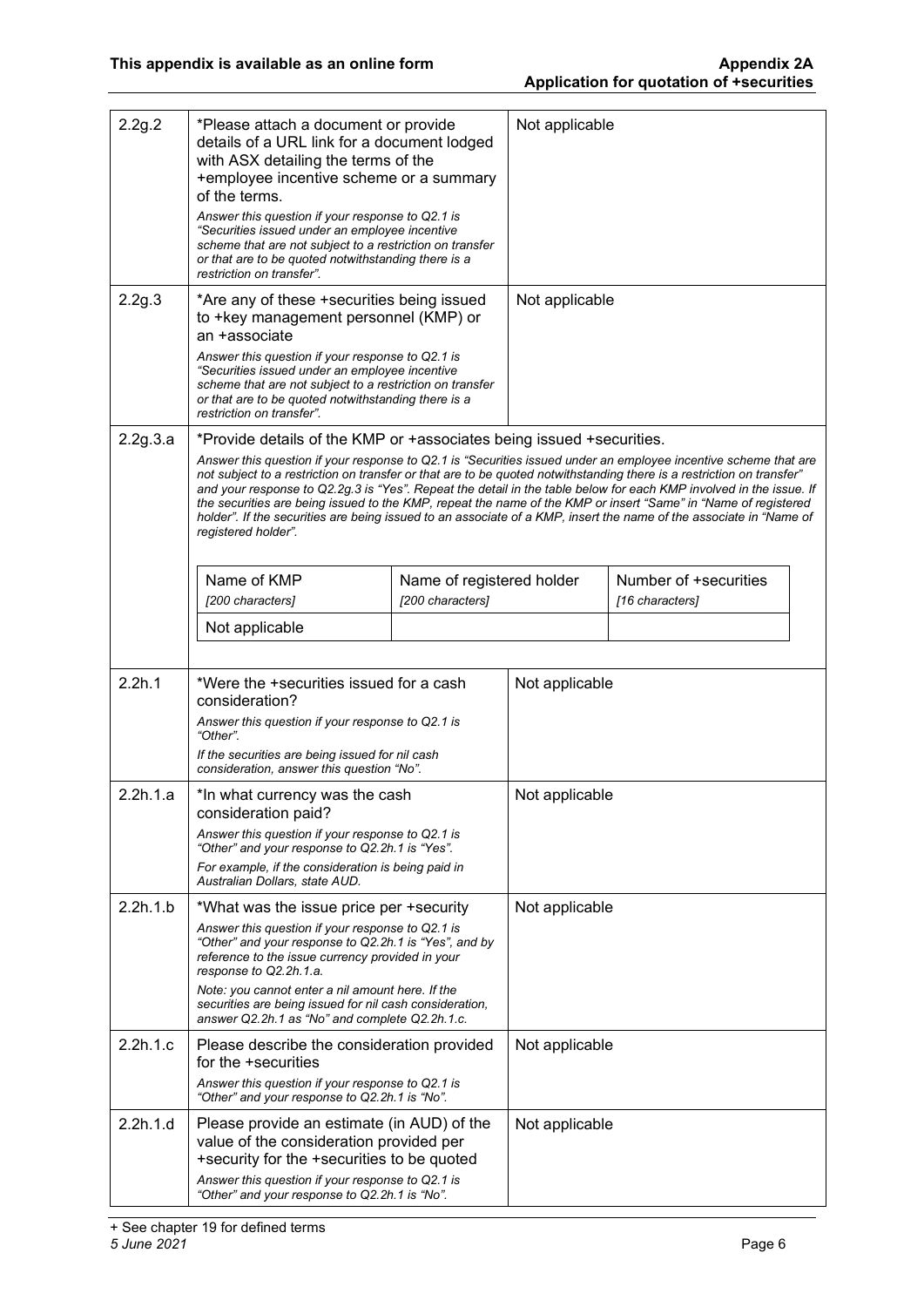# **Application for quotation of +securities**

| 2.2h.2 | *The purpose(s) for which the entity is<br>issuing the +securities is:<br>Answer this question if your response to Q2.1 is<br>"Other".<br>You may select one or more of the items in the list.                                                                                                                                                                                                                                                     | To raise additional working capital<br>To fund the retirement of debt<br>To pay for the acquisition of an asset<br>[provide details below]<br>To pay for services rendered<br>[provide details below]<br>Other [provide details below]<br>Additional details: |
|--------|----------------------------------------------------------------------------------------------------------------------------------------------------------------------------------------------------------------------------------------------------------------------------------------------------------------------------------------------------------------------------------------------------------------------------------------------------|---------------------------------------------------------------------------------------------------------------------------------------------------------------------------------------------------------------------------------------------------------------|
| 2.2h.3 | *Please provide any further information<br>needed to understand the circumstances in<br>which you are applying to have these<br>+securities quoted on ASX, including why<br>the issue of the +securities has not been<br>previously announced to the market in an<br>Appendix 3B<br>You must answer this question if your response to<br>Q2.1 is "Other". If there is no other information to<br>provide, please answer "Not applicable" or "N/A". | Not applicable                                                                                                                                                                                                                                                |
| 2.2i   | *Have these +securities been offered under<br>a +disclosure document or +PDS?<br>Answer this question if your response to Q2.1 is<br>"Other".                                                                                                                                                                                                                                                                                                      | Not applicable                                                                                                                                                                                                                                                |
| 2.2i.1 | *Date of +disclosure document or +PDS?<br>Answer this question if your response to Q2.1 is<br>"Other" and your response to Q2.2i is "Yes".<br>Under the Corporations Act, the entity must apply for<br>quotation of the securities within 7 days of the date of<br>the disclosure document or PDS.                                                                                                                                                 | Not applicable                                                                                                                                                                                                                                                |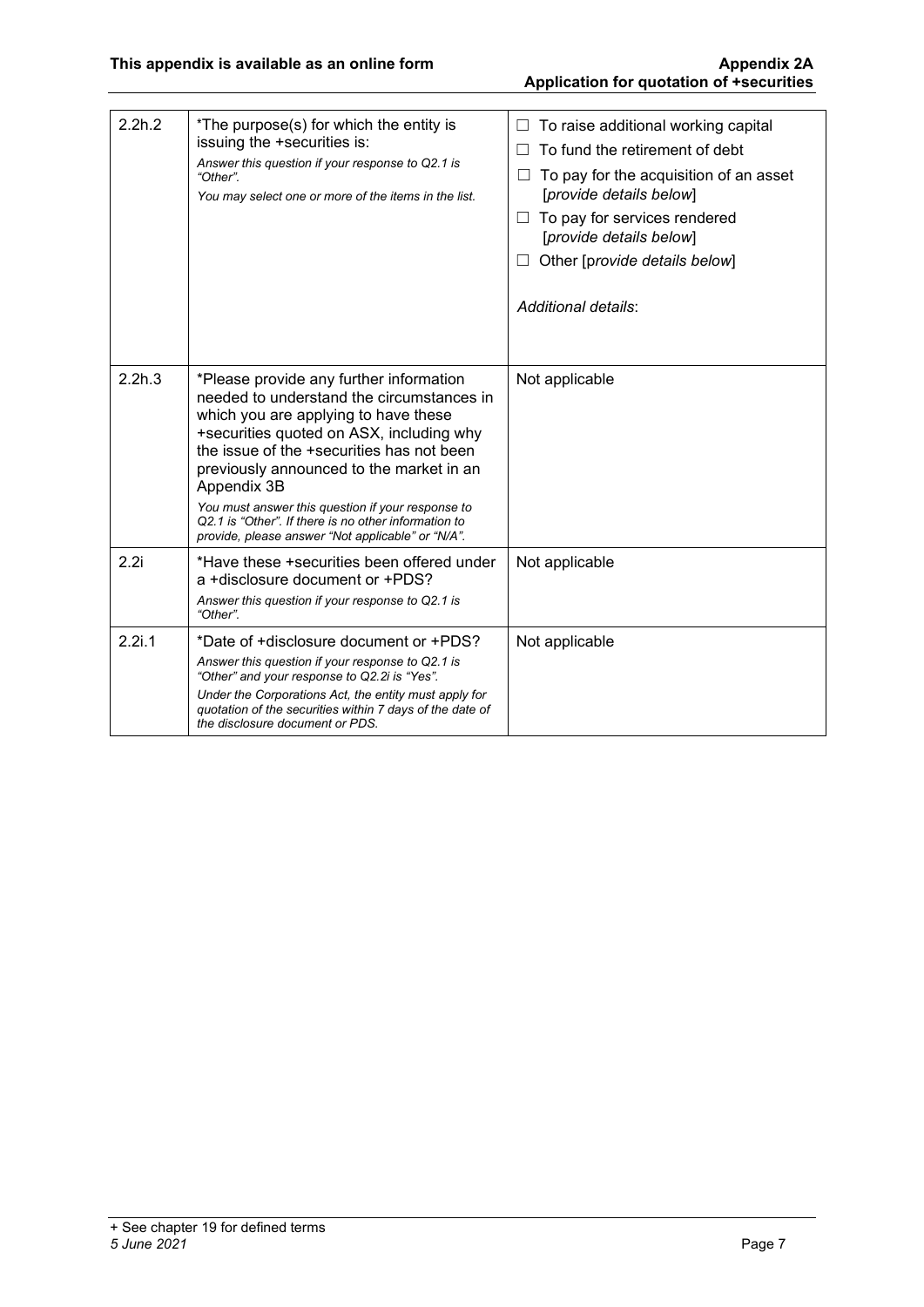| 2.3 | *Any on-sale of the +securities to be quoted<br>within 12 months of their date of issue will<br>comply with the secondary sale provisions<br>in sections $707(3)$ and $1012C(6)$ of the<br>Corporations Act by virtue of:<br>Answer this question if your response to Q2.1 is<br>"Other" and your response to Q2.2i is "No".<br>Note: Under Appendix 2A of the Listing Rules, when<br>the entity applies for quotation of securities, it gives a<br>warranty that an offer of the securities for sale within<br>12 months after their issue will not require disclosure<br>under section 707(3) or 1012C(6) of the Corporations<br>Act.<br>If you are in any doubt as to the application of, or the<br>entity's capacity to give, this warranty, please see<br>ASIC Regulatory Guide 173 Disclosure for on-sale of<br>securities and other financial products and consult<br>your legal adviser. | $\Box$<br>$\Box$<br>□<br>$\Box$<br>ш | The publication of a +disclosure<br>document or +PDS for the +securities<br>to be quoted<br>The publication of a cleansing notice<br>under section 708A(5), 708AA(2)(f),<br>1012DA(5) or 1012DAA(2)(f)<br>The publication of a +disclosure<br>document or +PDS involving the same<br>class of securities as the +securities to<br>be quoted that meets the requirements<br>of section 708A(11) or 1012DA(11)<br>An applicable ASIC instrument or class<br>order<br>Not applicable – the entity has<br>arrangements in place with the holder<br>that ensure the securities cannot be on-<br>sold within 12 months in a manner that<br>would breach section 707(3) or<br>1012C(6)<br>Note: Absent relief from ASIC, a listed entity can only<br>issue a cleansing notice where trading in the relevant<br>securities has not been suspended for more than<br>5 days during the shorter of: (a) the period during<br>which the class of securities are quoted; and (b) the<br>period of 12 months before the date on which the<br>relevant securities under the offer were issued. |
|-----|--------------------------------------------------------------------------------------------------------------------------------------------------------------------------------------------------------------------------------------------------------------------------------------------------------------------------------------------------------------------------------------------------------------------------------------------------------------------------------------------------------------------------------------------------------------------------------------------------------------------------------------------------------------------------------------------------------------------------------------------------------------------------------------------------------------------------------------------------------------------------------------------------|--------------------------------------|---------------------------------------------------------------------------------------------------------------------------------------------------------------------------------------------------------------------------------------------------------------------------------------------------------------------------------------------------------------------------------------------------------------------------------------------------------------------------------------------------------------------------------------------------------------------------------------------------------------------------------------------------------------------------------------------------------------------------------------------------------------------------------------------------------------------------------------------------------------------------------------------------------------------------------------------------------------------------------------------------------------------------------------------------------------------------------|
| 2.4 | *The +securities to be quoted are:<br>Tick whichever is applicable                                                                                                                                                                                                                                                                                                                                                                                                                                                                                                                                                                                                                                                                                                                                                                                                                               | M                                    | Additional +securities in a class that is<br>already quoted on ASX ("existing<br>class")                                                                                                                                                                                                                                                                                                                                                                                                                                                                                                                                                                                                                                                                                                                                                                                                                                                                                                                                                                                        |
|     |                                                                                                                                                                                                                                                                                                                                                                                                                                                                                                                                                                                                                                                                                                                                                                                                                                                                                                  | ⊠                                    | New +securities in a class that is not yet<br>quoted on ASX ("new class")                                                                                                                                                                                                                                                                                                                                                                                                                                                                                                                                                                                                                                                                                                                                                                                                                                                                                                                                                                                                       |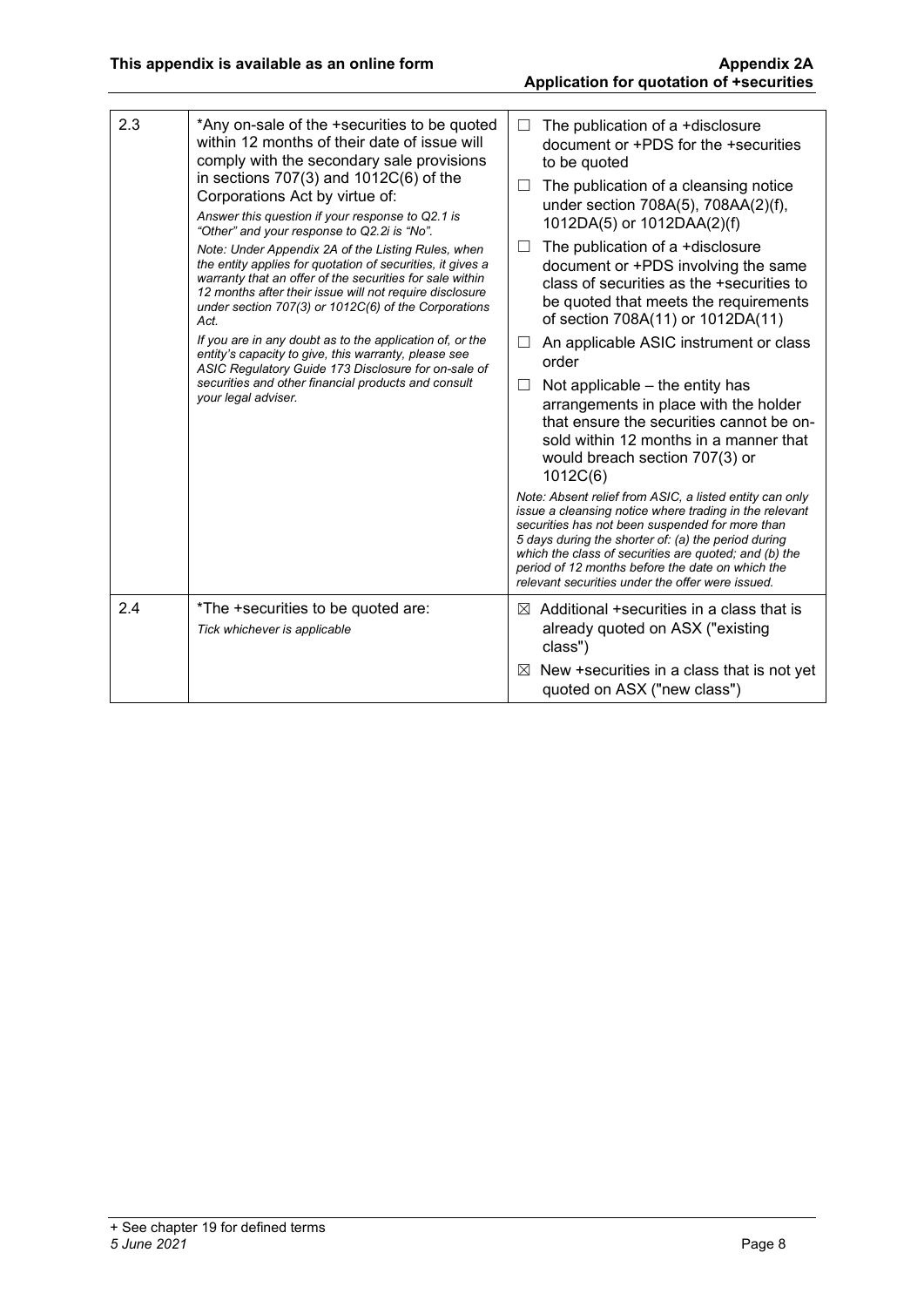#### Part 3A – number and type of +securities to be quoted (existing class or new class) where issue has previously been notified to ASX in an Appendix 3B

*Answer the questions in this Part if your response to Q2.1 is "Securities issued as part of a transaction or transactions previously announced to the market in an Appendix 3B".*

| Question<br>No. | Question                                                                                                                                                                                                                                                                                                                                                                   |                                                                                          | <b>Answer</b>     |                                                                                                                                                                                 |
|-----------------|----------------------------------------------------------------------------------------------------------------------------------------------------------------------------------------------------------------------------------------------------------------------------------------------------------------------------------------------------------------------------|------------------------------------------------------------------------------------------|-------------------|---------------------------------------------------------------------------------------------------------------------------------------------------------------------------------|
| 3A.1            | *ASX security code & description                                                                                                                                                                                                                                                                                                                                           |                                                                                          | (ASX:TMGOC)       | Fully paid ordinary shares (ASX:TMG)<br>Options exercisable at \$0.15 each and<br>expiring on 16 February 2024                                                                  |
| 3A.2            | *Number of +securities to be quoted                                                                                                                                                                                                                                                                                                                                        |                                                                                          | 4,789,017 Options | (a) Rights Issue: 43,755,267 Shares and<br>21,877,594 Options<br>(b) Underwriter Options: 3,281,645<br>(c) Placement: 9,578,066 Shares and<br>(d) Lead Manager Options: 718,355 |
| 3A.3            |                                                                                                                                                                                                                                                                                                                                                                            | Any other information the entity wishes to<br>provide about the +securities to be quoted |                   | Not applicable                                                                                                                                                                  |
| 3A.4            | *Provide a distribution schedule for the new +securities according to the categories set out<br>in the left hand column – including the number of recipients and the total percentage of the<br>new +securities held by the recipients in each category.                                                                                                                   |                                                                                          |                   |                                                                                                                                                                                 |
|                 | Number of +securities held                                                                                                                                                                                                                                                                                                                                                 | Number of holders                                                                        |                   | Total percentage of<br>+securities held                                                                                                                                         |
|                 | $1 - 1,000$                                                                                                                                                                                                                                                                                                                                                                | $\overline{7}$                                                                           |                   | 0.01                                                                                                                                                                            |
|                 | $1,001 - 5,000$                                                                                                                                                                                                                                                                                                                                                            | 66                                                                                       |                   | 0.60                                                                                                                                                                            |
|                 | $5,001 - 10,000$                                                                                                                                                                                                                                                                                                                                                           | 69                                                                                       |                   | 1.70                                                                                                                                                                            |
|                 | $10,001 - 100,000$                                                                                                                                                                                                                                                                                                                                                         | 179                                                                                      |                   | 22.94                                                                                                                                                                           |
|                 | 100,001 and over                                                                                                                                                                                                                                                                                                                                                           | 75                                                                                       |                   | 74.75                                                                                                                                                                           |
|                 | Answer this question only if you are an ASX Listing (ASX Foreign Exempt Listings and ASX Debt Listings do not<br>have to answer this question), your response to Q2.4 is "new class" and the securities to be quoted have already<br>been issued.<br>Note: if the securities to be quoted have not yet been issued, under listing rule 3.10.5, you will need to provide to |                                                                                          |                   |                                                                                                                                                                                 |
|                 | received by each of those recipients, and a distribution schedule for the securities when they are issued.                                                                                                                                                                                                                                                                 |                                                                                          |                   | ASX a list of the 20 largest recipients of the new securities, and the number and percentage of the new securities                                                              |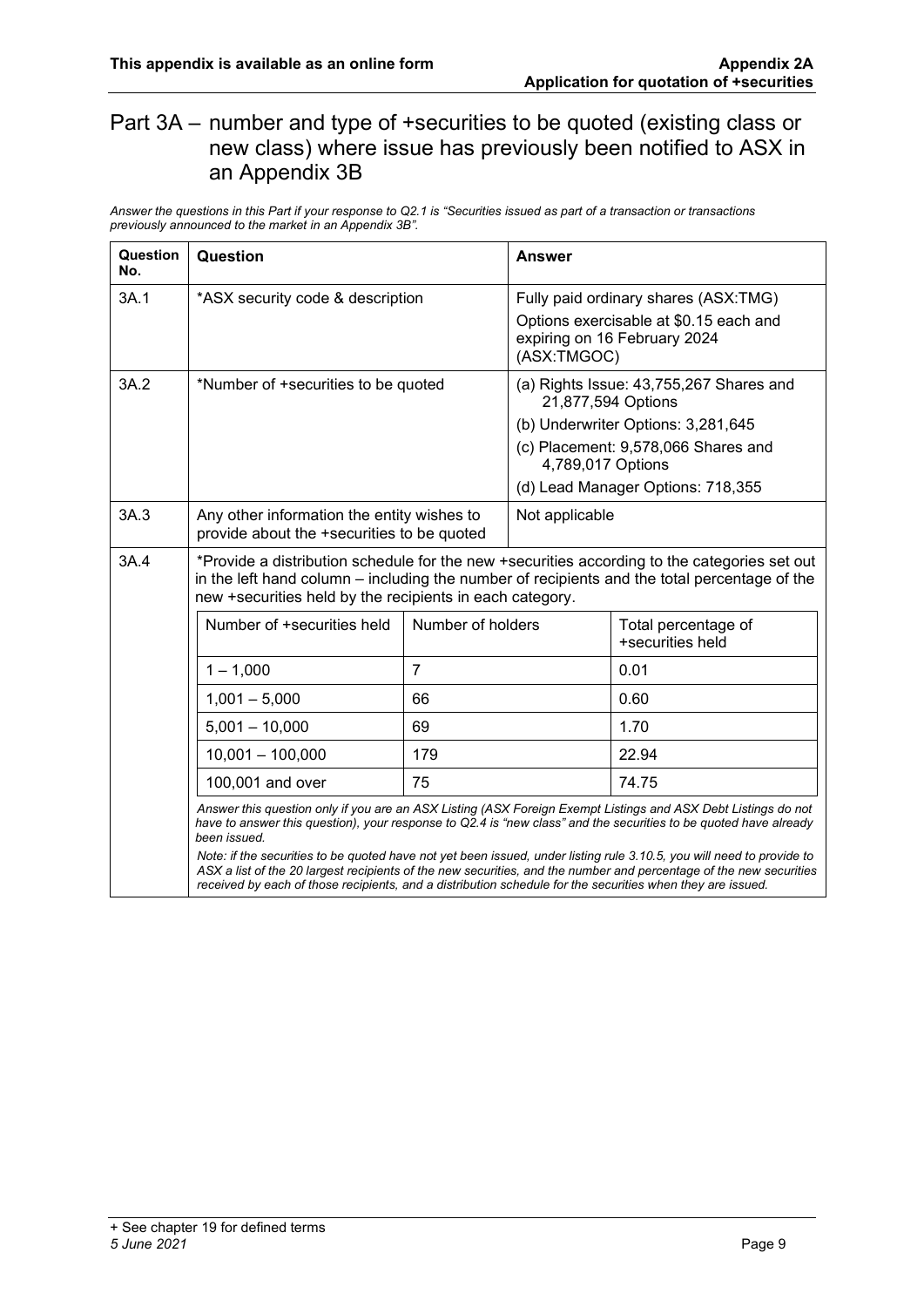#### Part 3B – number and type of +securities to be quoted (existing class) where issue has not previously been notified to ASX in an Appendix 3B

*Answer the questions in this Part if your response to Q2.1 is anything other than "Securities issued as part of a transaction or transactions previously announced to the market in an Appendix 3B" and your response to Q2.4 is "existing class". If your response to Q2.1 is "Securities issued, transferred or re-classified as a result of options being exercised or other convertible securities being converted", the questions in this part relate to the securities being issued, transferred or reclassified as a result of the exercise of the options or the conversion of the convertible securities. If your response to Q2.1 is "Unquoted partly paid securities that have been fully paid up and are now to become quoted fully paid securities", the questions in this part relate to the fully paid securities arising from that payment up. Otherwise, the questions in this part relate to the securities issued by the entity which are to be quoted on ASX and which are described in the response to Q2.1.*

| Question<br>No. | Question                                                                                                                                                                                                                                                                                                                      | <b>Answer</b>  |
|-----------------|-------------------------------------------------------------------------------------------------------------------------------------------------------------------------------------------------------------------------------------------------------------------------------------------------------------------------------|----------------|
| 3B.1            | *ASX security code & description                                                                                                                                                                                                                                                                                              | Not applicable |
| 3B.2            | *Number of +securities to be quoted                                                                                                                                                                                                                                                                                           | Not applicable |
| 3B.3a           | *Will the +securities to be quoted rank<br>equally in all respects from their issue date<br>with the existing issued +securities in that<br>class?                                                                                                                                                                            | Not applicable |
| 3B.3b           | *Is the actual date from which the<br>+securities will rank equally (non-ranking<br>end date) known?<br>Answer this question if your response to Q3B.3a is<br>" $No$ ".                                                                                                                                                       | Not applicable |
| 3B.3c           | *Provide the actual non-ranking end date<br>Answer this question if your response to Q3B.3a is<br>"No" and your response to Q3B.3b is "Yes".                                                                                                                                                                                  | Not applicable |
| 3B.3d           | *Provide the estimated non-ranking end<br>period<br>Answer this question if your response to Q3B.3a is<br>"No" and your response to Q3B.3b is "No".                                                                                                                                                                           | Not applicable |
| 3B.3e           | *Please state the extent to which the<br>+securities do not rank equally:                                                                                                                                                                                                                                                     | Not applicable |
|                 | in relation to the next dividend,<br>distribution or interest payment; or                                                                                                                                                                                                                                                     |                |
|                 | for any other reason<br>Answer this question if your response to Q3B.3a is<br>" $No$ ".                                                                                                                                                                                                                                       |                |
|                 | For example, the securities may not rank at all, or may<br>rank proportionately based on the percentage of the<br>period in question they have been on issue, for the<br>next dividend, distribution or interest payment; or they<br>may not be entitled to participate in some other event,<br>such as an entitlement issue. |                |
| 3B.4            | Any other information the entity wishes to<br>provide about the +securities to be quoted                                                                                                                                                                                                                                      | Not applicable |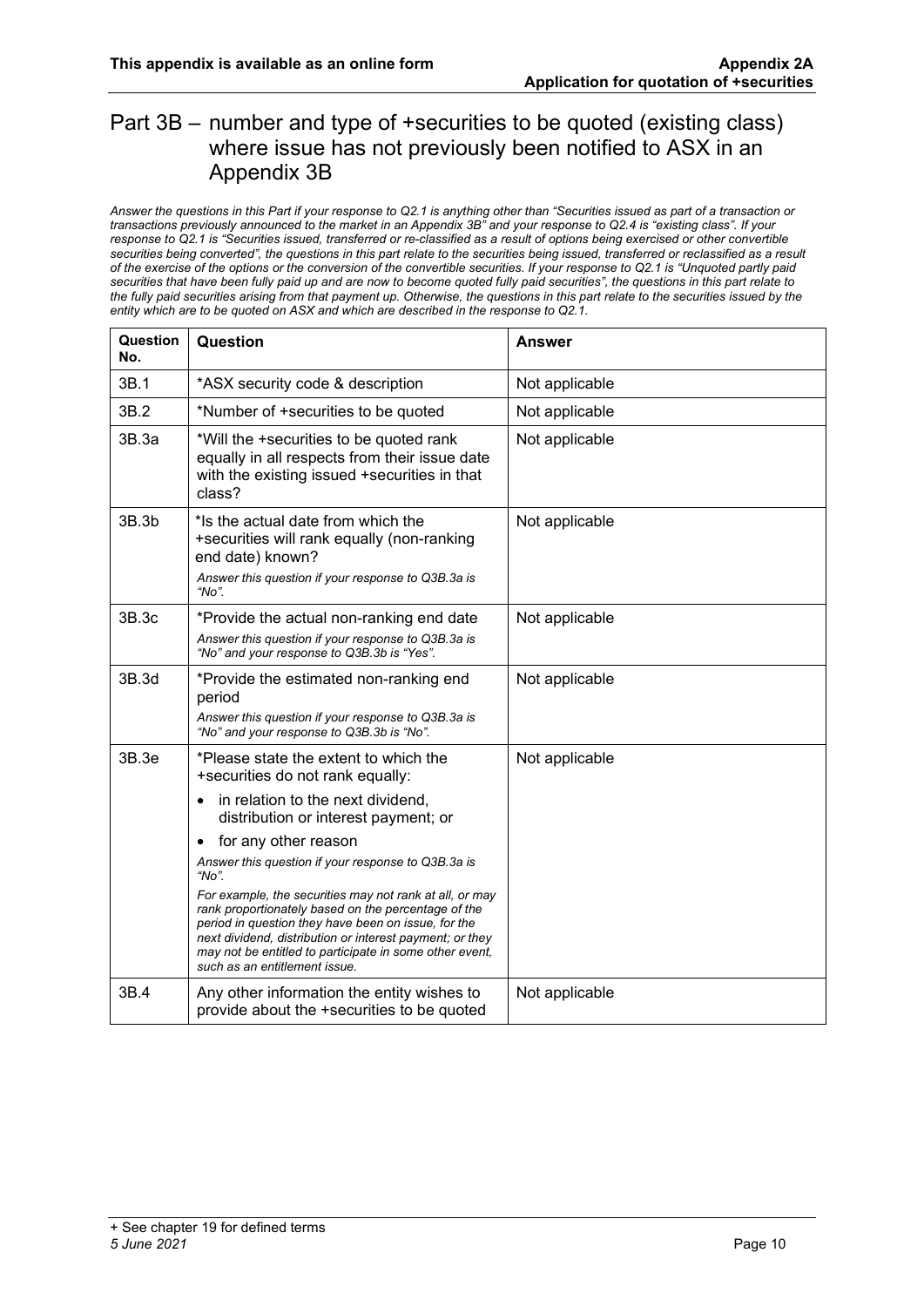#### Part 3C – number and type of +securities to be quoted (new class) where issue has not previously been notified to ASX in an Appendix 3B

*Answer the questions in this Part if your response to Q2.1 is anything other than "Securities issued as part of a transaction or transactions previously announced to the market in an Appendix 3B" and your response to Q2.4 is "new class". If your response to Q2.1 is "Securities issued, transferred or re-classified as a result of options being exercised or other convertible securities being converted", the questions in this part relate to the securities being issued, transferred or reclassified as a result of the exercise of the options or the conversion of the convertible securities. If your response to Q2.1 is "Unquoted partly paid securities that have been fully paid up and are now to become quoted fully paid securities", the questions in this part relate to the fully paid securities arising from that payment up. Otherwise, the questions in this part relate to the securities issued by the entity which are to be quoted on ASX and which are described in the response to Q2.1.*

| Question<br>No. | Question                                                                                                                                                                                                                                                                                                                                                                                                                                                                                                                                                                                                                                                           | Answer                                                                                                                                                                                                                                  |
|-----------------|--------------------------------------------------------------------------------------------------------------------------------------------------------------------------------------------------------------------------------------------------------------------------------------------------------------------------------------------------------------------------------------------------------------------------------------------------------------------------------------------------------------------------------------------------------------------------------------------------------------------------------------------------------------------|-----------------------------------------------------------------------------------------------------------------------------------------------------------------------------------------------------------------------------------------|
| 3C.1            | *Security description                                                                                                                                                                                                                                                                                                                                                                                                                                                                                                                                                                                                                                              | Not applicable                                                                                                                                                                                                                          |
| 3C.2            | *Security type<br>Select one item from the list that best describes the<br>securities the subject of this form. This will determine<br>more detailed questions to be asked about the security<br>later in this section. Select "ordinary fully or partly paid<br>shares/units" for stapled securities or CDIs. For<br>interest rate securities, please select the appropriate<br>choice from either "Convertible debt securities" or<br>"Non-convertible debt securities". Select "Other" for<br>performance shares/units and performance<br>options/rights or if the selections available in the list do<br>not appropriately describe the security being issued. | Ordinary fully or partly paid shares/units<br>□<br>Options<br>□<br>+Convertible debt securities<br>П.<br>Non-convertible +debt securities<br>П.<br>Redeemable preference shares/units<br>⊔<br>Wholesale debt securities<br>$\Box$ Other |
| 3C.3            | ISIN code<br>Answer this question if you are an entity incorporated<br>outside Australia and you are seeking quotation of a<br>new class of securities other than CDIs. See also the<br>note at the top of this form.                                                                                                                                                                                                                                                                                                                                                                                                                                              | Not applicable                                                                                                                                                                                                                          |
| 3C.4            | *Number of +securities to be quoted                                                                                                                                                                                                                                                                                                                                                                                                                                                                                                                                                                                                                                | Not applicable                                                                                                                                                                                                                          |
| 3C.5a           | *Will all the +securities issued in this class<br>rank equally in all respects from the issue<br>date?                                                                                                                                                                                                                                                                                                                                                                                                                                                                                                                                                             | Not applicable                                                                                                                                                                                                                          |
| 3C.5b           | *Is the actual date from which the<br>+securities will rank equally (non-ranking<br>end date) known?<br>Answer this question if your response to Q3C.5a is<br>" $No$ "                                                                                                                                                                                                                                                                                                                                                                                                                                                                                             | Not applicable                                                                                                                                                                                                                          |
| 3C.5c           | *Provide the actual non-ranking end date<br>Answer this question if your response to Q3C.5a is<br>"No" and your response to Q3C.5b is "Yes".                                                                                                                                                                                                                                                                                                                                                                                                                                                                                                                       | Not applicable                                                                                                                                                                                                                          |
| 3C.5d           | *Provide the estimated non-ranking end<br>period<br>Answer this question if your response to Q3C.5a is<br>"No" and your response to Q3C.5b is "No".                                                                                                                                                                                                                                                                                                                                                                                                                                                                                                                | Not applicable                                                                                                                                                                                                                          |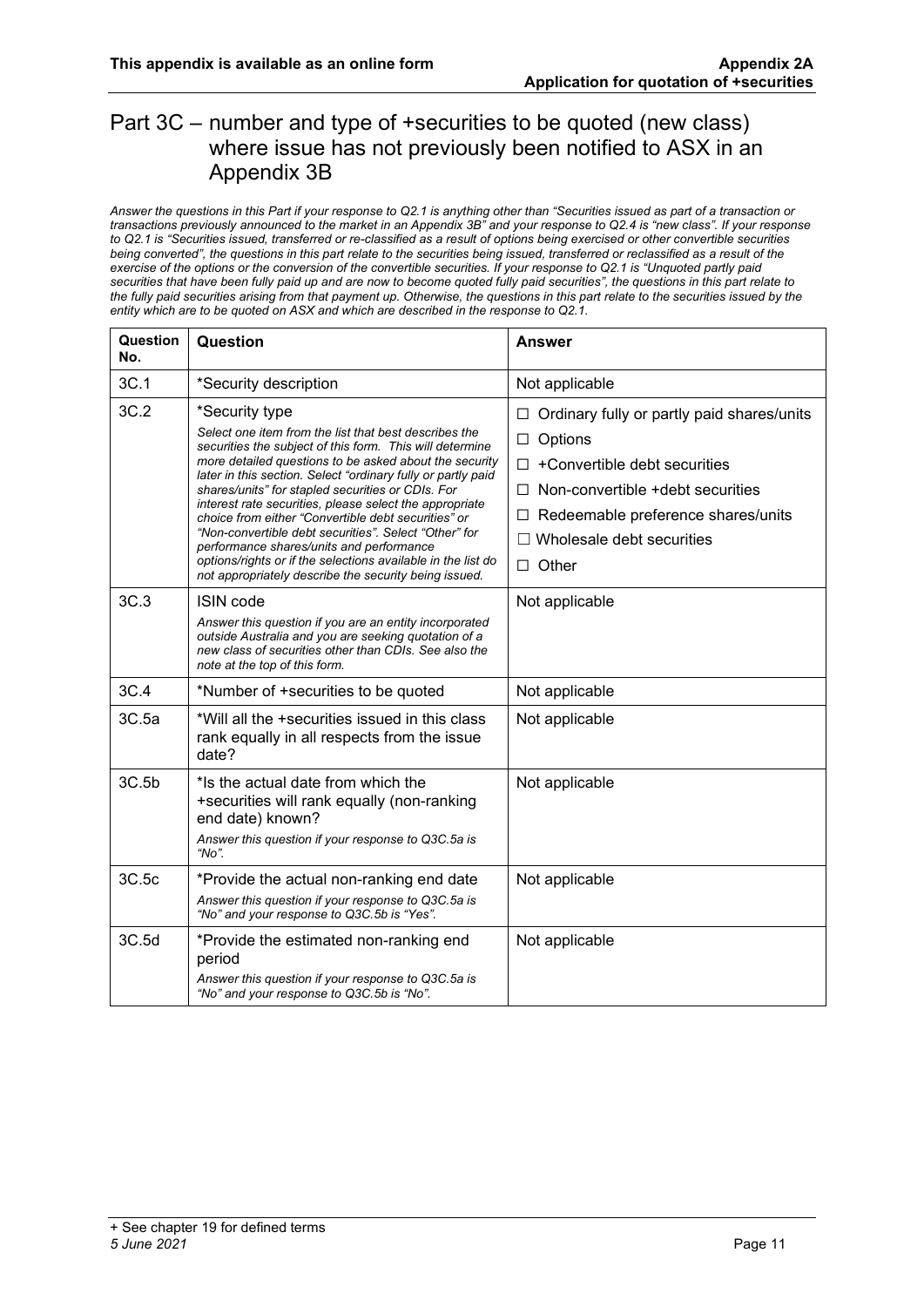| 3C.5e | *Please state the extent to which the<br>+securities do not rank equally:                                                                                                                                                                                                                                                                                      |                   | Not applicable |                                                                                              |
|-------|----------------------------------------------------------------------------------------------------------------------------------------------------------------------------------------------------------------------------------------------------------------------------------------------------------------------------------------------------------------|-------------------|----------------|----------------------------------------------------------------------------------------------|
|       | in relation to the next dividend,<br>distribution or interest payment; or                                                                                                                                                                                                                                                                                      |                   |                |                                                                                              |
|       | for any other reason<br>$\bullet$                                                                                                                                                                                                                                                                                                                              |                   |                |                                                                                              |
|       | Answer this question if your response to Q3C.5a is<br>"No".                                                                                                                                                                                                                                                                                                    |                   |                |                                                                                              |
|       | For example, the securities may not rank at all, or may<br>rank proportionately based on the percentage of the<br>period in question they have been on issue, for the<br>next dividend, distribution or interest payment; or they<br>may not be entitled to participate in some other event,<br>such as an entitlement issue.                                  |                   |                |                                                                                              |
| 3C.6  | Please attach a document or provide a URL<br>link for a document lodged with ASX setting<br>out the material terms of the +securities to<br>be quoted                                                                                                                                                                                                          |                   | Not applicable |                                                                                              |
|       | You may cross-reference a disclosure document, PDS,<br>information memorandum, investor presentation or<br>other announcement with this information provided it<br>has been released to the ASX Market Announcements<br>Platform.                                                                                                                              |                   |                |                                                                                              |
| 3C.7  | *Have you received confirmation from ASX<br>that the terms of the +securities are<br>appropriate and equitable under listing rule<br>6.1?                                                                                                                                                                                                                      |                   | Not applicable |                                                                                              |
|       | Answer this question only if you are an ASX Listing.<br>(ASX Foreign Exempt Listings and ASX Debt Listings<br>do not have to answer this question).                                                                                                                                                                                                            |                   |                |                                                                                              |
|       | If your response is "No" and the securities have any<br>unusual terms, you should approach ASX as soon as<br>possible for confirmation under listing rule 6.1 that the<br>terms are appropriate and equitable.                                                                                                                                                 |                   |                |                                                                                              |
| 3C.8  | in the left hand column – including the number of recipients and the total percentage of the<br>new +securities held by the recipients in each category.                                                                                                                                                                                                       |                   |                | *Provide a distribution schedule for the new +securities according to the categories set out |
|       | Number of +securities held                                                                                                                                                                                                                                                                                                                                     | Number of holders |                | Total percentage of<br>+securities held                                                      |
|       | $1 - 1,000$                                                                                                                                                                                                                                                                                                                                                    |                   |                |                                                                                              |
|       | $1,001 - 5,000$                                                                                                                                                                                                                                                                                                                                                |                   |                |                                                                                              |
|       | $5,001 - 10,000$                                                                                                                                                                                                                                                                                                                                               |                   |                |                                                                                              |
|       | $10,001 - 100,000$                                                                                                                                                                                                                                                                                                                                             |                   |                |                                                                                              |
|       | 100,001 and over                                                                                                                                                                                                                                                                                                                                               |                   |                |                                                                                              |
|       | Answer this question only if you are an ASX Listing (ASX Foreign Exempt Listings and ASX Debt Listings do not<br>have to answer this question) and the securities to be quoted have already been issued.                                                                                                                                                       |                   |                |                                                                                              |
|       | Note: if the securities to be quoted have not yet been issued, under listing rule 3.10.5, you will need to provide to<br>ASX a list of the 20 largest recipients of the new +securities, and the number and percentage of the new<br>+securities received by each of those recipients, and a distribution schedule for the securities when they are<br>issued. |                   |                |                                                                                              |
| 3C.9a | Ordinary fully or partly paid shares/units details<br>Answer the questions in this section if you selected this security type in your response to Question 3C.2.                                                                                                                                                                                               |                   |                |                                                                                              |
|       | *+Security currency                                                                                                                                                                                                                                                                                                                                            |                   | Not applicable |                                                                                              |
|       | This is the currency in which the face amount of an<br>issue is denominated. It will also typically be the<br>currency in which distributions are declared.                                                                                                                                                                                                    |                   |                |                                                                                              |
|       | *Will there be CDIs issued over the<br>+securities?                                                                                                                                                                                                                                                                                                            |                   | Not applicable |                                                                                              |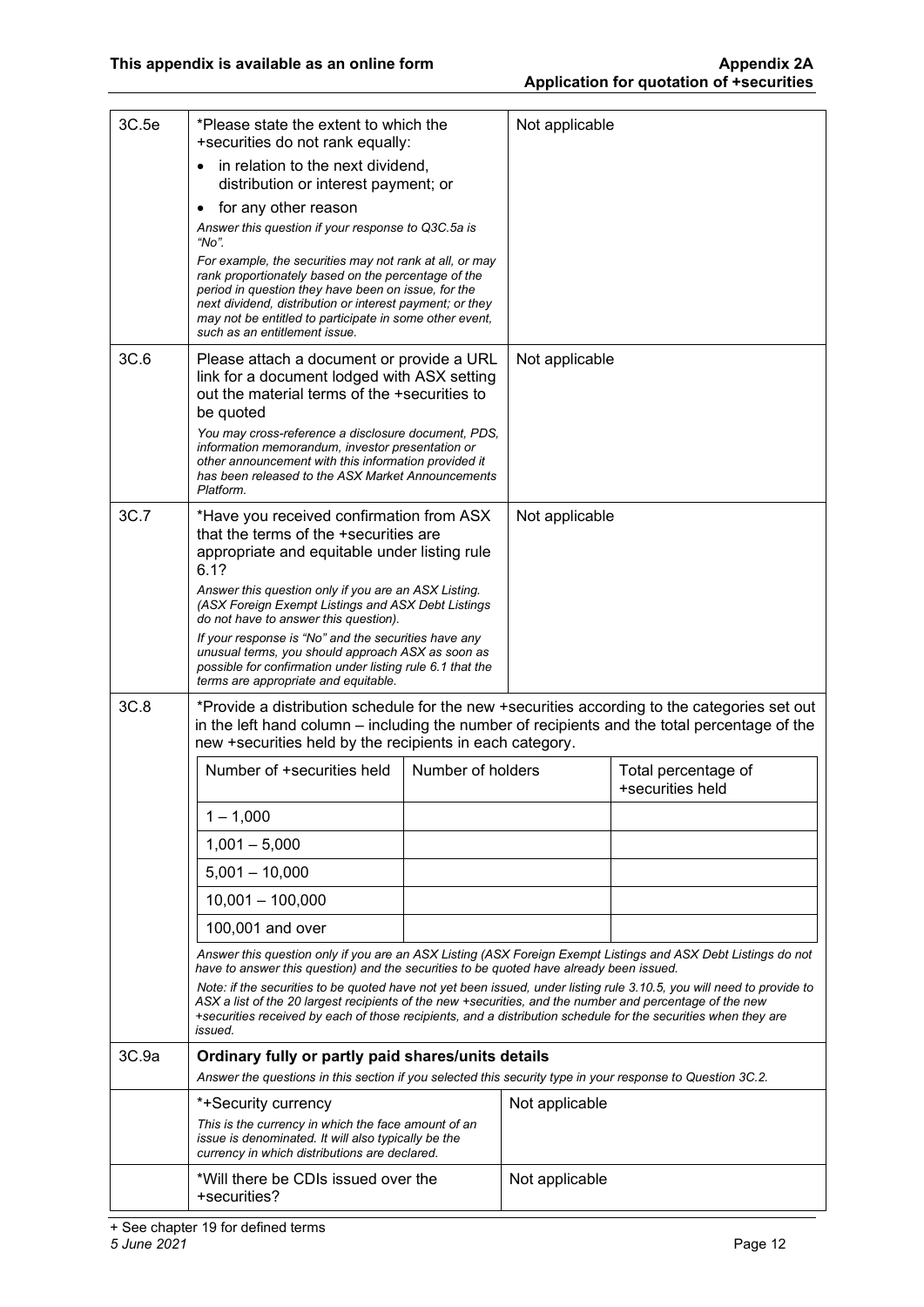|                   | *CDI ratio<br>Answer this question if you answered "Yes" to the<br>previous question. This is the ratio at which CDIs can<br>be transmuted into the underlying security (e.g. 4:1<br>means 4 CDIs represent 1 underlying security<br>whereas 1:4 means 1 CDI represents 4 underlying<br>securities). | Not applicable |
|-------------------|------------------------------------------------------------------------------------------------------------------------------------------------------------------------------------------------------------------------------------------------------------------------------------------------------|----------------|
|                   | *Is it a partly paid class of +security?                                                                                                                                                                                                                                                             | Not applicable |
|                   | *Paid up amount: unpaid amount                                                                                                                                                                                                                                                                       | Not applicable |
|                   | Answer this question if answered "Yes" to the<br>previous question.                                                                                                                                                                                                                                  |                |
|                   | The paid up amount represents the amount of<br>application money and/or calls which have been paid<br>on any security considered 'partly paid'                                                                                                                                                       |                |
|                   | The unpaid amount represents the unpaid or yet to<br>be called amount on any security considered 'partly<br>paid'.                                                                                                                                                                                   |                |
|                   | The amounts should be provided per the security<br>currency (e.g. if the security currency is AUD, then<br>the paid up and unpaid amount per security in AUD).                                                                                                                                       |                |
|                   | *Is it a stapled +security?                                                                                                                                                                                                                                                                          | Not applicable |
|                   | This is a security class that comprises a number of<br>ordinary shares and/or ordinary units issued by<br>separate entities that are stapled together for the<br>purposes of trading.                                                                                                                |                |
| 3C.9 <sub>b</sub> | <b>Option details</b>                                                                                                                                                                                                                                                                                |                |
|                   | Answer the questions in this section if you selected this security type in your response to Question 3C.2.                                                                                                                                                                                           |                |
|                   | *+Security currency                                                                                                                                                                                                                                                                                  | Not applicable |
|                   | This is the currency in which the exercise price is<br>payable.                                                                                                                                                                                                                                      |                |
|                   |                                                                                                                                                                                                                                                                                                      |                |
|                   | *Exercise price                                                                                                                                                                                                                                                                                      | Not applicable |
|                   | The price at which each option can be exercised and<br>convert into the underlying security.                                                                                                                                                                                                         |                |
|                   | The exercise price should be provided per the<br>security currency (i.e. if the security currency is AUD,<br>the exercise price should be expressed in AUD).                                                                                                                                         |                |
|                   | *Expiry date                                                                                                                                                                                                                                                                                         | Not applicable |
|                   | The date on which the options expire or terminate.                                                                                                                                                                                                                                                   |                |
|                   | *Details of the number and type of<br>+security (including its ASX security code<br>if the +security is quoted on ASX) that will<br>be issued if an option is exercised                                                                                                                              | Not applicable |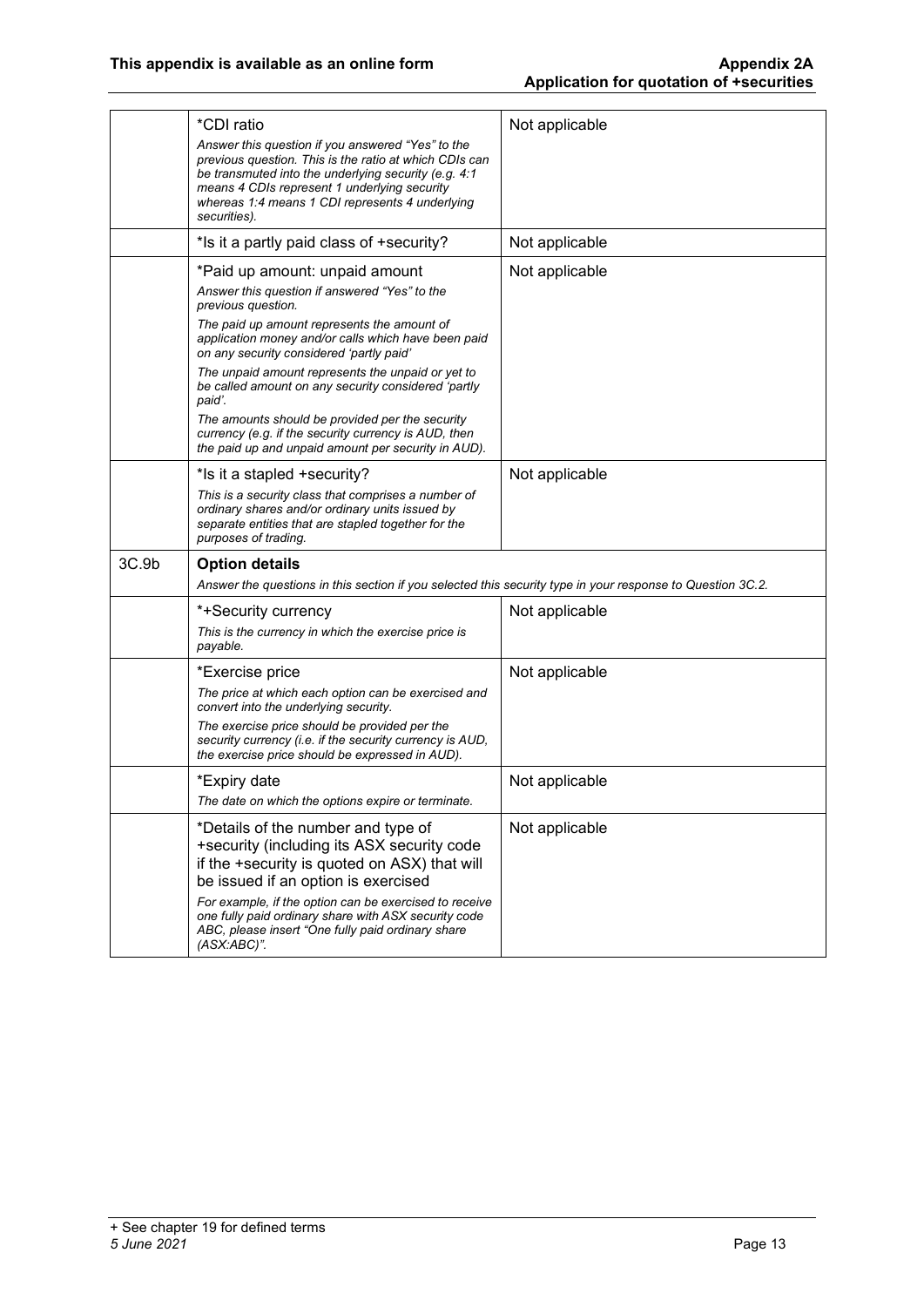| 3C.9c | Details of non-convertible +debt securities, +convertible debt securities, or                                                                                          |                                                                                                             |  |
|-------|------------------------------------------------------------------------------------------------------------------------------------------------------------------------|-------------------------------------------------------------------------------------------------------------|--|
|       | redeemable preference shares/units<br>Answer the questions in this section if you selected one of these security types in your response to Question                    |                                                                                                             |  |
|       | 3C.2.                                                                                                                                                                  | Refer to Guidance Note 34 and the "Guide to the Naming Conventions and Security Descriptions for ASX Quoted |  |
|       | Debt and Hybrid Securities" for further information on certain terms used in this section                                                                              |                                                                                                             |  |
|       | *Type of +security                                                                                                                                                     | Simple corporate bond<br>ш                                                                                  |  |
|       | Select one item from the list                                                                                                                                          | Non-convertible note or bond                                                                                |  |
|       |                                                                                                                                                                        | Convertible note or bond<br>$\Box$                                                                          |  |
|       |                                                                                                                                                                        | $\Box$ Preference share/unit                                                                                |  |
|       |                                                                                                                                                                        | Capital note<br>$\Box$                                                                                      |  |
|       |                                                                                                                                                                        | <b>Hybrid security</b><br>ப                                                                                 |  |
|       |                                                                                                                                                                        | Other<br>П.                                                                                                 |  |
|       | *+Security currency                                                                                                                                                    | Not applicable                                                                                              |  |
|       | This is the currency in which the face value of the<br>security is denominated. It will also typically be the<br>currency in which interest or distributions are paid. |                                                                                                             |  |
|       | Face value                                                                                                                                                             | Not applicable                                                                                              |  |
|       | This is the principal amount of each security.                                                                                                                         |                                                                                                             |  |
|       | The face value should be provided per the security<br>currency (i.e. if security currency is AUD, then the<br>face value per security in AUD).                         |                                                                                                             |  |
|       | *Interest rate type                                                                                                                                                    | $\Box$ Fixed rate                                                                                           |  |
|       | Select one item from the list                                                                                                                                          | <b>Floating rate</b><br>$\Box$                                                                              |  |
|       | Select the appropriate interest or dividend rate type<br>per the terms of the security. Definitions for each type                                                      | Indexed rate<br>$\Box$                                                                                      |  |
|       | are provided in the Guide to the Naming Conventions<br>and Security Descriptions for ASX Quoted Debt and                                                               | Variable rate<br>П                                                                                          |  |
|       | <b>Hybrid Securities</b>                                                                                                                                               | Zero coupon/no interest or dividend<br>Ш                                                                    |  |
|       |                                                                                                                                                                        | Other<br>$\Box$                                                                                             |  |
|       | Frequency of coupon/interest/dividend                                                                                                                                  | Monthly<br>$\Box$                                                                                           |  |
|       | payments per year                                                                                                                                                      | Quarterly                                                                                                   |  |
|       | Select one item from the list.                                                                                                                                         | Semi-annual<br>$\Box$                                                                                       |  |
|       |                                                                                                                                                                        | Annual<br>П                                                                                                 |  |
|       |                                                                                                                                                                        | No coupon/interest payments                                                                                 |  |
|       |                                                                                                                                                                        | Other<br>$\Box$                                                                                             |  |
|       | First interest/dividend payment date                                                                                                                                   | Not applicable                                                                                              |  |
|       | A response is not required if you have selected "No<br>coupon/interest payments" in response to the<br>question above on the frequency of coupon/interest<br>payments  |                                                                                                             |  |
|       | Interest/dividend rate per annum                                                                                                                                       | Not applicable                                                                                              |  |
|       | Answer this question if the interest rate type is fixed.                                                                                                               |                                                                                                             |  |
|       | *Is the interest/dividend rate per annum<br>estimated at this time?                                                                                                    | Not applicable                                                                                              |  |
|       | Answer this question if the interest rate type is fixed.                                                                                                               |                                                                                                             |  |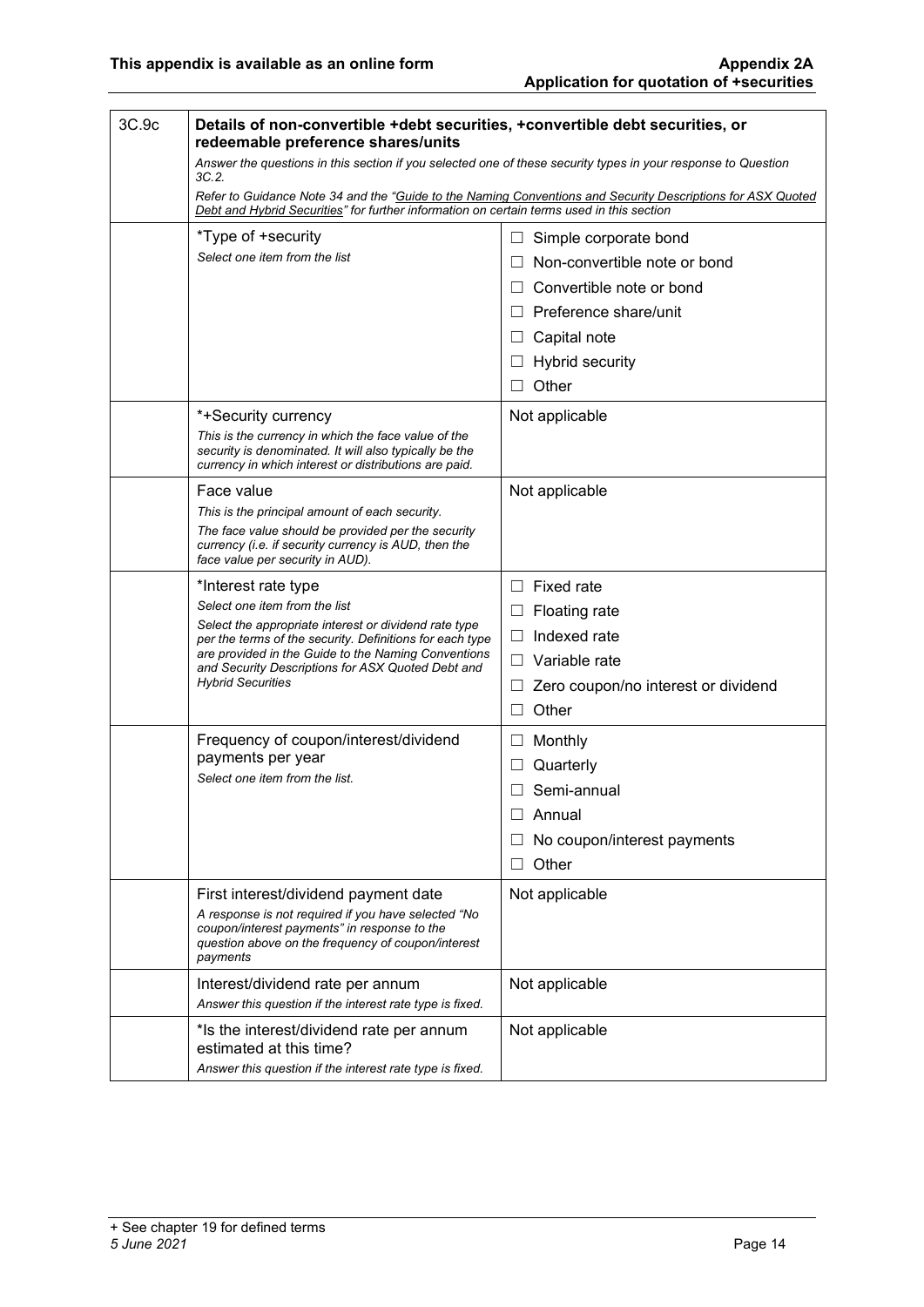| If the interest/dividend rate per annum is<br>estimated, then what is the date for this<br>information to be announced to the market<br>(if known)<br>Answer this question if the interest rate type is fixed<br>and your response to the previous question is "Yes".<br>Answer "Unknown" if the date is not known at this<br>time.                                                                                                                                                                                                                                                                                                                                  | Not applicable                                                                                             |
|----------------------------------------------------------------------------------------------------------------------------------------------------------------------------------------------------------------------------------------------------------------------------------------------------------------------------------------------------------------------------------------------------------------------------------------------------------------------------------------------------------------------------------------------------------------------------------------------------------------------------------------------------------------------|------------------------------------------------------------------------------------------------------------|
| *Does the interest rate include a reference<br>rate, base rate or market rate (e.g. BBSW<br>or CPI)?<br>Answer this question if the interest rate type is<br>floating or indexed.                                                                                                                                                                                                                                                                                                                                                                                                                                                                                    | Not applicable                                                                                             |
| *What is the reference rate, base rate or<br>market rate?<br>Answer this question if the interest rate type is<br>floating or indexed and your response to the previous<br>question is "Yes".                                                                                                                                                                                                                                                                                                                                                                                                                                                                        | Not applicable                                                                                             |
| *Does the interest/dividend rate include a<br>margin above the reference rate, base rate<br>or market rate?<br>Answer this question if the interest rate type is<br>floating or indexed.                                                                                                                                                                                                                                                                                                                                                                                                                                                                             | Not applicable                                                                                             |
| *What is the margin above the reference<br>rate, base rate or market rate (expressed<br>as a percent per annum)<br>Answer this question if the interest rate type is<br>floating or indexed and your response to the previous<br>question is "Yes".                                                                                                                                                                                                                                                                                                                                                                                                                  | Not applicable                                                                                             |
| *S128F of the Income Tax Assessment<br>Act status applicable to the +security<br>Select one item from the list<br>For financial products which are likely to give rise to a<br>payment to which s128F of the Income Tax<br>Assessment Act applies, ASX requests issuers to<br>confirm the s128F status of the security:<br>"s128F exempt" means interest payments are not<br>taxable to non-residents;<br>"Not s128F exempt" means interest payments are<br>٠<br>taxable to non-residents:<br>"s128F exemption status unknown" means the<br><i>issuer is unable to advise the status:</i><br>"Not applicable" means s128F is not applicable to<br>٠<br>this security | $\Box$ s128F exempt<br>Not s128F exempt<br>Ш<br>s128F exemption status unknown<br>ப<br>Not applicable<br>Ш |
| *Is the +security perpetual (i.e. no maturity<br>date)?                                                                                                                                                                                                                                                                                                                                                                                                                                                                                                                                                                                                              | Not applicable                                                                                             |
| *Maturity date<br>Answer this question if the security is not perpetual                                                                                                                                                                                                                                                                                                                                                                                                                                                                                                                                                                                              | Not applicable                                                                                             |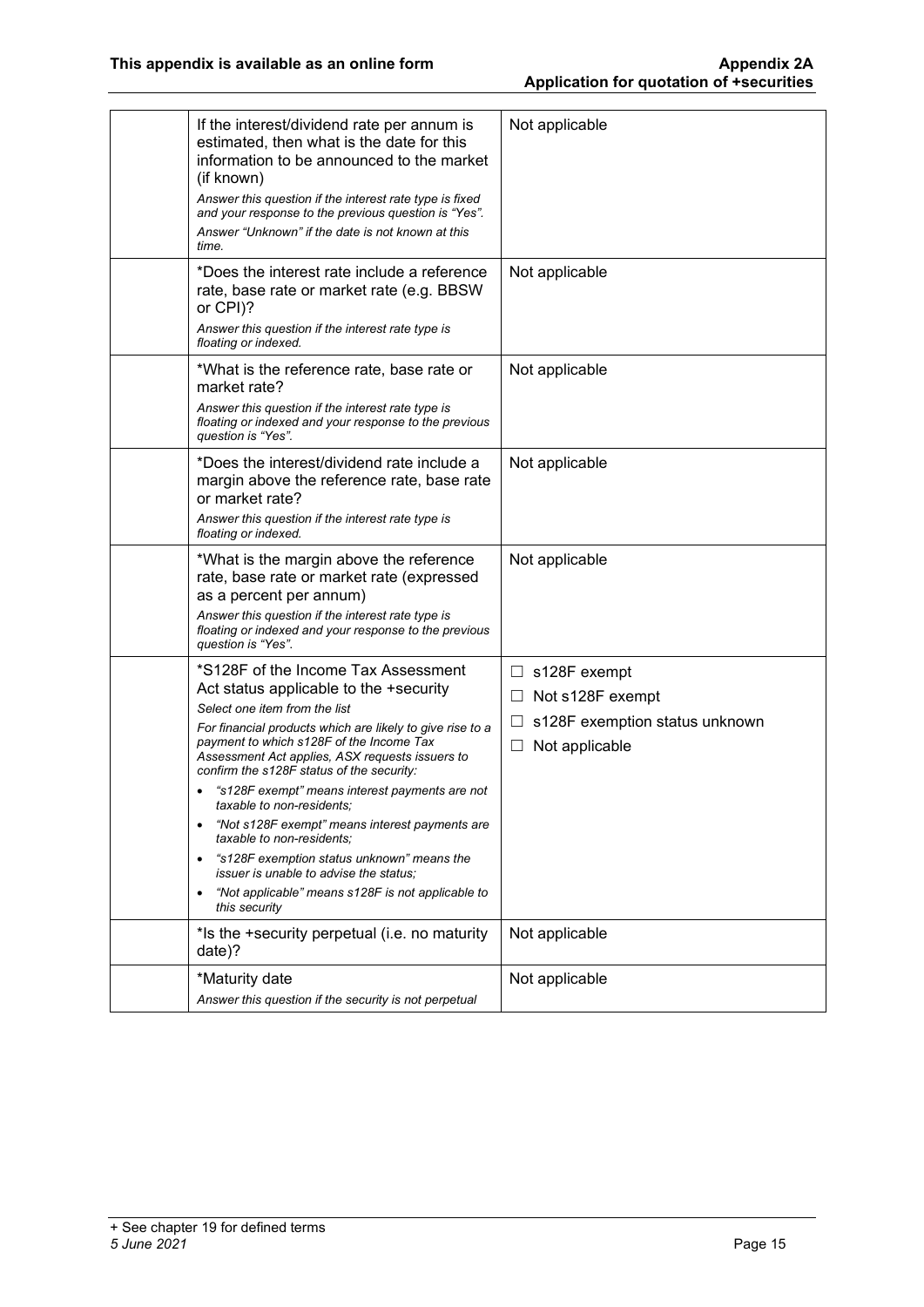|       | *Select other features applicable to the<br>+security<br>Up to 4 features can be selected. Further information<br>is available in the Guide to the Naming Conventions<br>and Security Descriptions for ASX Quoted Debt and<br><b>Hybrid Securities.</b>                                                                 | Simple<br>$\sqcup$<br>Subordinated<br>П<br>Secured<br>Converting<br>⊔<br>Convertible<br>Transformable<br>$\Box$<br>Exchangeable<br>$\Box$<br>Cumulative<br>$\Box$<br>Non-Cumulative<br>$\Box$<br>Redeemable<br>$\Box$<br>Extendable<br>$\perp$<br>Reset<br>$\mathsf{L}$ |
|-------|-------------------------------------------------------------------------------------------------------------------------------------------------------------------------------------------------------------------------------------------------------------------------------------------------------------------------|-------------------------------------------------------------------------------------------------------------------------------------------------------------------------------------------------------------------------------------------------------------------------|
|       |                                                                                                                                                                                                                                                                                                                         | Step-Down<br>$\Box$                                                                                                                                                                                                                                                     |
|       |                                                                                                                                                                                                                                                                                                                         | Step-Up<br>$\Box$                                                                                                                                                                                                                                                       |
|       |                                                                                                                                                                                                                                                                                                                         | Stapled<br>$\Box$                                                                                                                                                                                                                                                       |
|       |                                                                                                                                                                                                                                                                                                                         | None of the above                                                                                                                                                                                                                                                       |
|       | *Is there a first trigger date on which a<br>right of conversion, redemption, call or put<br>can be exercised (whichever is first)?                                                                                                                                                                                     | Not applicable                                                                                                                                                                                                                                                          |
|       | *If yes, what is the first trigger date<br>Answer this question if your response to the previous<br>question is "Yes".                                                                                                                                                                                                  | Not applicable                                                                                                                                                                                                                                                          |
|       | Details of the number and type of +security<br>(including its ASX security code if the<br>+security is quoted on ASX) that will be<br>issued if the +securities to be quoted are<br>converted, transformed or exchanged (per<br>1 new +security)                                                                        | Not applicable                                                                                                                                                                                                                                                          |
|       | Answer this question if the security features include<br>"converting", "convertible", "transformable" or<br>"exchangeable".                                                                                                                                                                                             |                                                                                                                                                                                                                                                                         |
|       | For example, if the security can be converted into<br>1,000 fully paid ordinary shares with ASX security<br>code ABC, please insert "1,000 fully paid ordinary<br>shares (ASX:ABC)".                                                                                                                                    |                                                                                                                                                                                                                                                                         |
| 3C.9d | Details of wholesale debt securities                                                                                                                                                                                                                                                                                    |                                                                                                                                                                                                                                                                         |
|       | Answer the questions in this section if you selected this security type in your response to Question Q3C.2.<br>Refer to Guidance Note 34 and the "Guide to the Naming Conventions and Security Descriptions for ASX<br>Quoted Debt and Hybrid Securities" for further information on certain terms used in this section |                                                                                                                                                                                                                                                                         |
|       | CFI                                                                                                                                                                                                                                                                                                                     | Not applicable                                                                                                                                                                                                                                                          |
|       | <b>FISN</b>                                                                                                                                                                                                                                                                                                             | Not applicable                                                                                                                                                                                                                                                          |
|       | *+Security currency                                                                                                                                                                                                                                                                                                     | Not applicable                                                                                                                                                                                                                                                          |
|       | This is the currency in which the face value of the<br>security is denominated. It will also typically be the<br>currency in which interest or distributions are paid.                                                                                                                                                  |                                                                                                                                                                                                                                                                         |
|       | Total principal amount of class                                                                                                                                                                                                                                                                                         | Not applicable                                                                                                                                                                                                                                                          |
|       | Face value                                                                                                                                                                                                                                                                                                              | Not applicable                                                                                                                                                                                                                                                          |
|       | This is the offer / issue price or value at which the<br>security was offered on issue.                                                                                                                                                                                                                                 |                                                                                                                                                                                                                                                                         |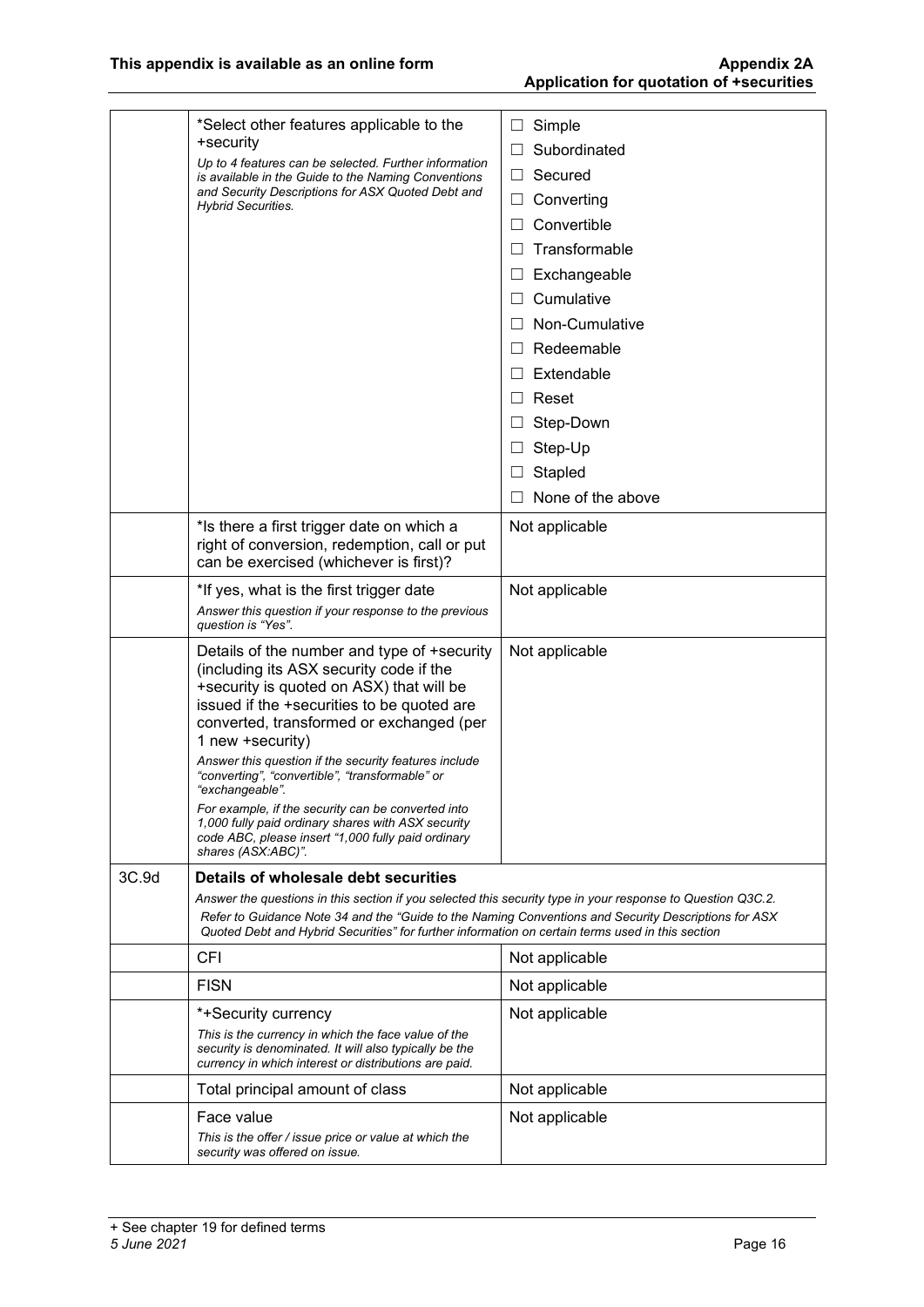|       | Number of +securities<br>This should be the total principal amount of class<br>divided by the face value                                                                                                                                                                                                                                                                                                                                                                                                                                                                                                                                                                             | Not applicable                                                                                              |
|-------|--------------------------------------------------------------------------------------------------------------------------------------------------------------------------------------------------------------------------------------------------------------------------------------------------------------------------------------------------------------------------------------------------------------------------------------------------------------------------------------------------------------------------------------------------------------------------------------------------------------------------------------------------------------------------------------|-------------------------------------------------------------------------------------------------------------|
|       | *Interest rate type<br>Select the appropriate interest rate type per the terms<br>of the security. Definitions for each type are provided<br>in the Guide to the Naming Conventions and Security<br>Descriptions for ASX Quoted Debt and Hybrid<br>Securities.                                                                                                                                                                                                                                                                                                                                                                                                                       | $\Box$ Fixed rate<br>$\Box$ Floating rate<br>$\Box$ Fixed to floating<br>$\Box$ Floating to fixed           |
|       | *Frequency of coupon/interest payments<br>per year<br>Select one item from the list. The number of interest<br>payments to be made per year for a wholesale debt<br>security.                                                                                                                                                                                                                                                                                                                                                                                                                                                                                                        | $\Box$ Monthly<br>$\Box$ Quarterly<br>$\Box$ Semi-annual<br>$\Box$ Annual<br>$\Box$ No payments             |
|       | *First interest payment date<br>A response is not required if you have selected "No<br>payments" in response to the question above on the<br>frequency of coupon/interest payments.                                                                                                                                                                                                                                                                                                                                                                                                                                                                                                  | Not applicable                                                                                              |
|       | *Interest rate per annum<br>A response is not required if you have selected "No<br>payments" in response to the question above on the<br>frequency of coupon/interest payments. The rate<br>represents the total rate for the first payment period<br>which may include a reference or base rate plus a<br>margin rate and other adjustment factors where<br>applicable, stated on a per annum basis. If the rate is<br>only an estimate at this time please enter an<br>indicative rate and provide the actual rate once it has<br>become available.                                                                                                                                | Not applicable                                                                                              |
|       | *Maturity date<br>The date on which the security matures.                                                                                                                                                                                                                                                                                                                                                                                                                                                                                                                                                                                                                            | Not applicable                                                                                              |
|       | Class type description                                                                                                                                                                                                                                                                                                                                                                                                                                                                                                                                                                                                                                                               | Not applicable                                                                                              |
|       | *S128F of the Income Tax Assessment<br>Act status applicable to the +security<br>Select one item from the list<br>For financial products which are likely to give rise to a<br>payment to which s128F of the Income Tax<br>Assessment Act applies, ASX requests issuers to<br>confirm the s128F status of the security:<br>"s128F exempt" means interest payments are not<br>$\bullet$<br>taxable to non-residents:<br>"Not s128F exempt" means interest payments are<br>$\bullet$<br>taxable to non-residents;<br>"s128F exemption status unknown" means the<br><i>issuer is unable to advise the status:</i><br>"Not applicable" means s128F is not applicable to this<br>security | $\Box$ s128F exempt<br>□ Not s128F exempt<br>$\Box$ s128F exemption status unknown<br>$\Box$ Not applicable |
| 3C.10 | Any other information the entity wishes to<br>provide about the +securities to be quoted                                                                                                                                                                                                                                                                                                                                                                                                                                                                                                                                                                                             | Not applicable                                                                                              |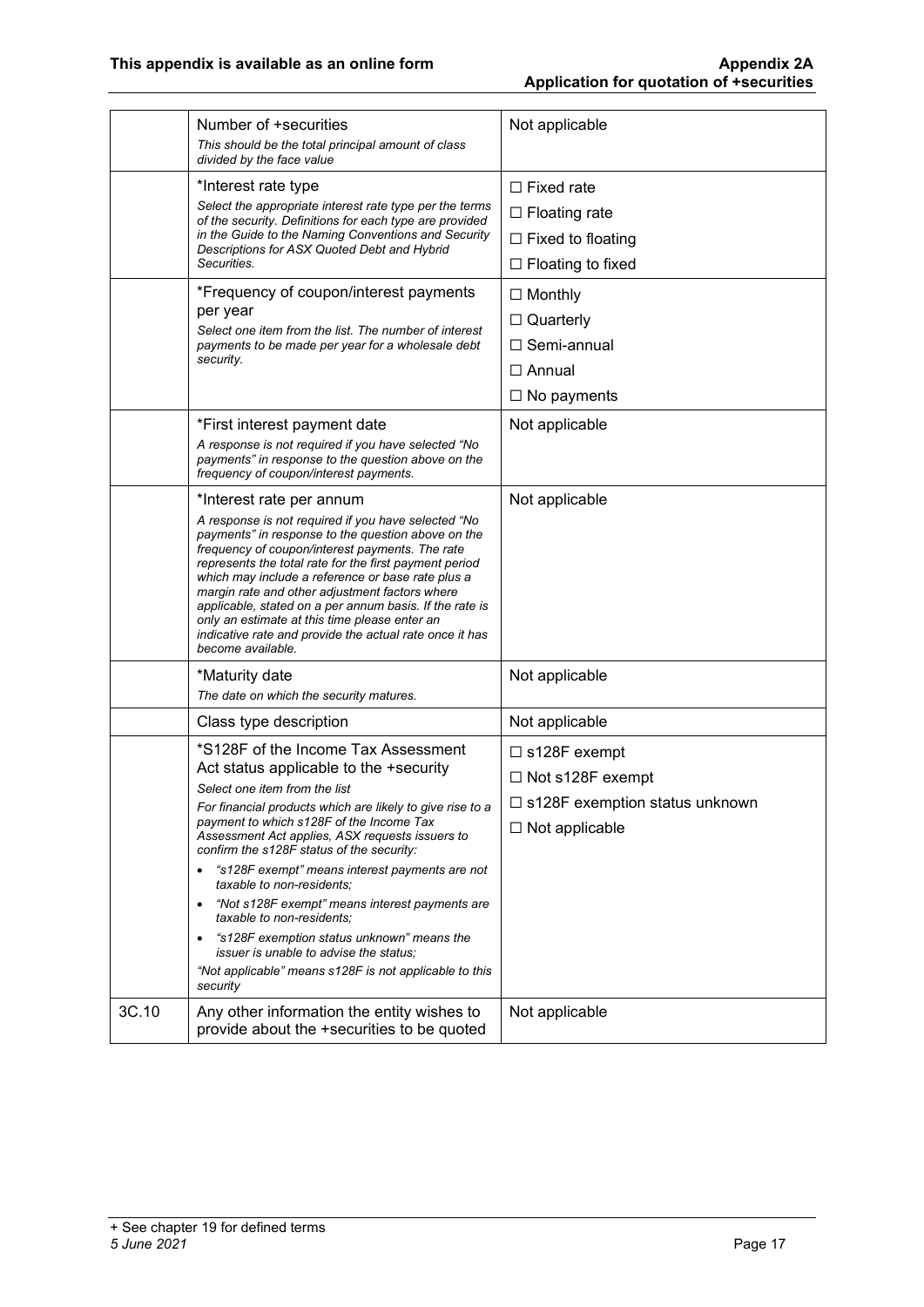#### Part 4 – Issued capital following quotation

Following the quotation of the +securities the subject of this application, the issued capital of the entity will comprise:

*Note: the figures provided in the tables in sections 4.1 and 4.2 below are used to calculate the total market capitalisation of the entity published by ASX from time to time. Please make sure you include in the relevant table each class of securities issued by the entity.*

*If you have quoted CHESS Depository Interests (CDIs) issued over your securities, include them in the table in section 4.1 and include in the table in section 4.2 any securities that do not have CDIs issued over them (and therefore are not quoted on ASX).*

*Restricted securities should only be included in the table in section 4.1 if you are applying to have them quoted because the escrow period for the securities has expired or is about to expire. Otherwise include them in the table in section 4.2.*

|     | ASX security code and description                                                                   | Total number of +securities on issue |  |  |  |
|-----|-----------------------------------------------------------------------------------------------------|--------------------------------------|--|--|--|
|     | Fully paid Ordinary shares (ASX:TMG)                                                                | 170,014,061                          |  |  |  |
|     | Options exercisable at \$0.25 per option on or<br>before 31 October 2022 (TMGOA)                    | 14,016,446                           |  |  |  |
|     | Options exercisable at \$0.20 per option on or<br>before 15 July 2023 (TMGOB)                       | 20,701,116                           |  |  |  |
|     | Options exercisable at \$0.15 per option on or<br>before 16 February 2024 (TMGOC)                   | 30,666,611                           |  |  |  |
|     |                                                                                                     |                                      |  |  |  |
| 4.2 | *Unquoted +securities (total number of each +class of +securities issued but not quoted<br>on ASX): |                                      |  |  |  |
|     |                                                                                                     |                                      |  |  |  |
|     | ASX security code and description                                                                   | Total number of +securities on issue |  |  |  |
|     | Performance Shares (TMGAE)                                                                          | 2,117,813                            |  |  |  |
|     | Options exercisable at \$0.23 per option on or<br>before 7 January 2023                             | 2,000,000                            |  |  |  |
|     | Options exercisable at \$0.149 per option on or<br>before 23 November 2026                          | 3,216,826                            |  |  |  |
|     |                                                                                                     |                                      |  |  |  |

#### Part 5 – Other Listing Rule requirements

*The questions in this Part should only be answered if you are an ASX Listing (ASX Foreign Exempt Listings and ASX Debt Listings do not need to complete this Part) and your response to Q2.1 is:*

- *"Securities issued under a dividend/distribution plan";*

- *"Securities issued under an employee incentive scheme that are not subject to a restriction on transfer or that are to be quoted notwithstanding there is a restriction on transfer"; or*

- *"Other".*

*Note that if your response to Q2.1 is "Securities issued as part of a transaction or transactions previously announced to the market in an Appendix 3B", it is assumed that you will have provided the information referred to in this Part in the Appendix 3B.*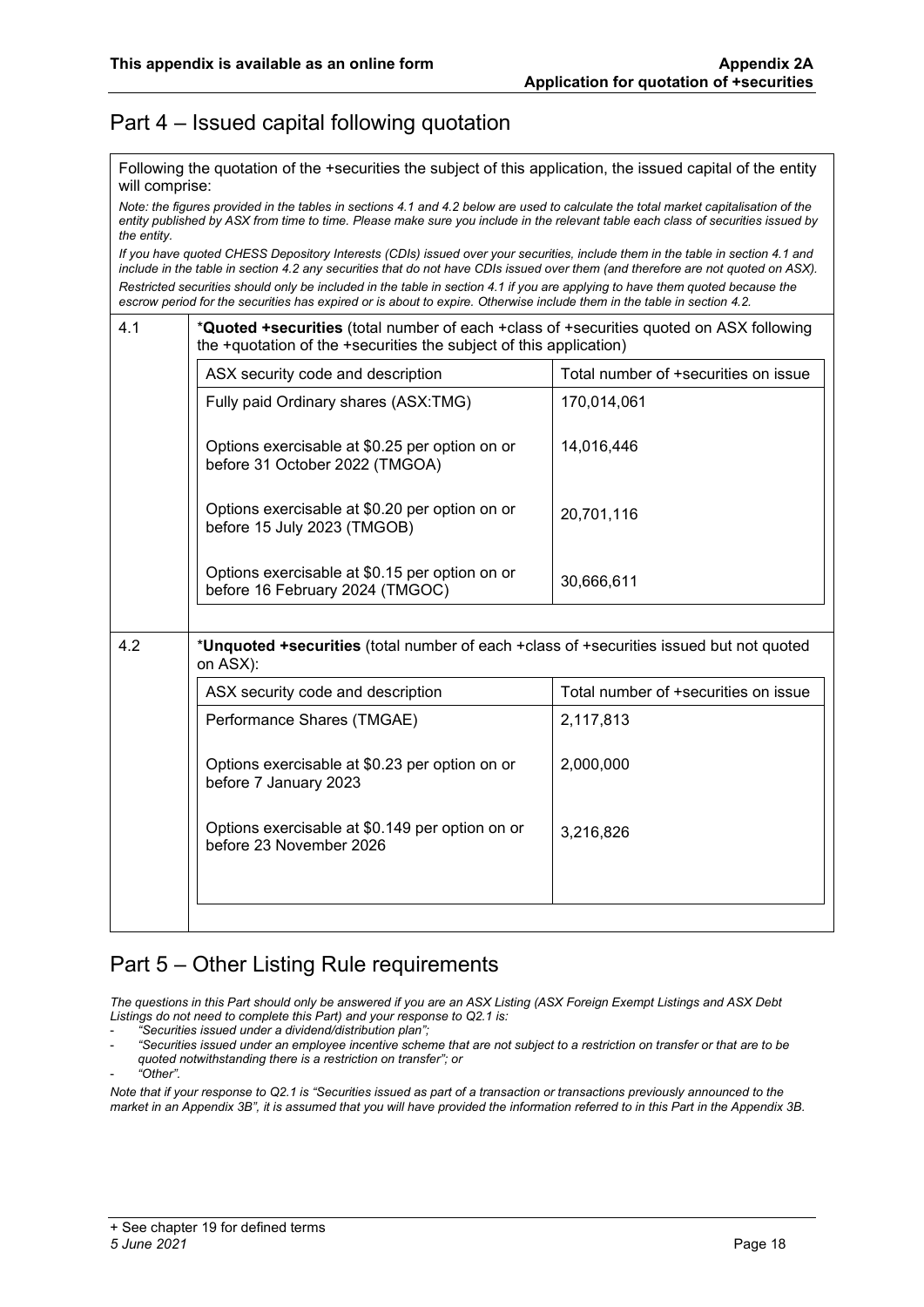| <b>Question</b><br>No. | Question                                                                                                                                                                        | <b>Answer</b>  |
|------------------------|---------------------------------------------------------------------------------------------------------------------------------------------------------------------------------|----------------|
| 5.1                    | *Are the +securities being issued under an<br>exception in Listing Rule 7.2 and therefore<br>the issue does not need any security holder<br>approval under Listing Rule 7.1?    | No             |
| 5.1a                   | Enter the number of the applicable<br>exception in Listing Rule 7.2<br>Answer this question is your response to Q5.1 is "Yes"<br>Note this should be a number between 1 and 17. | Not applicable |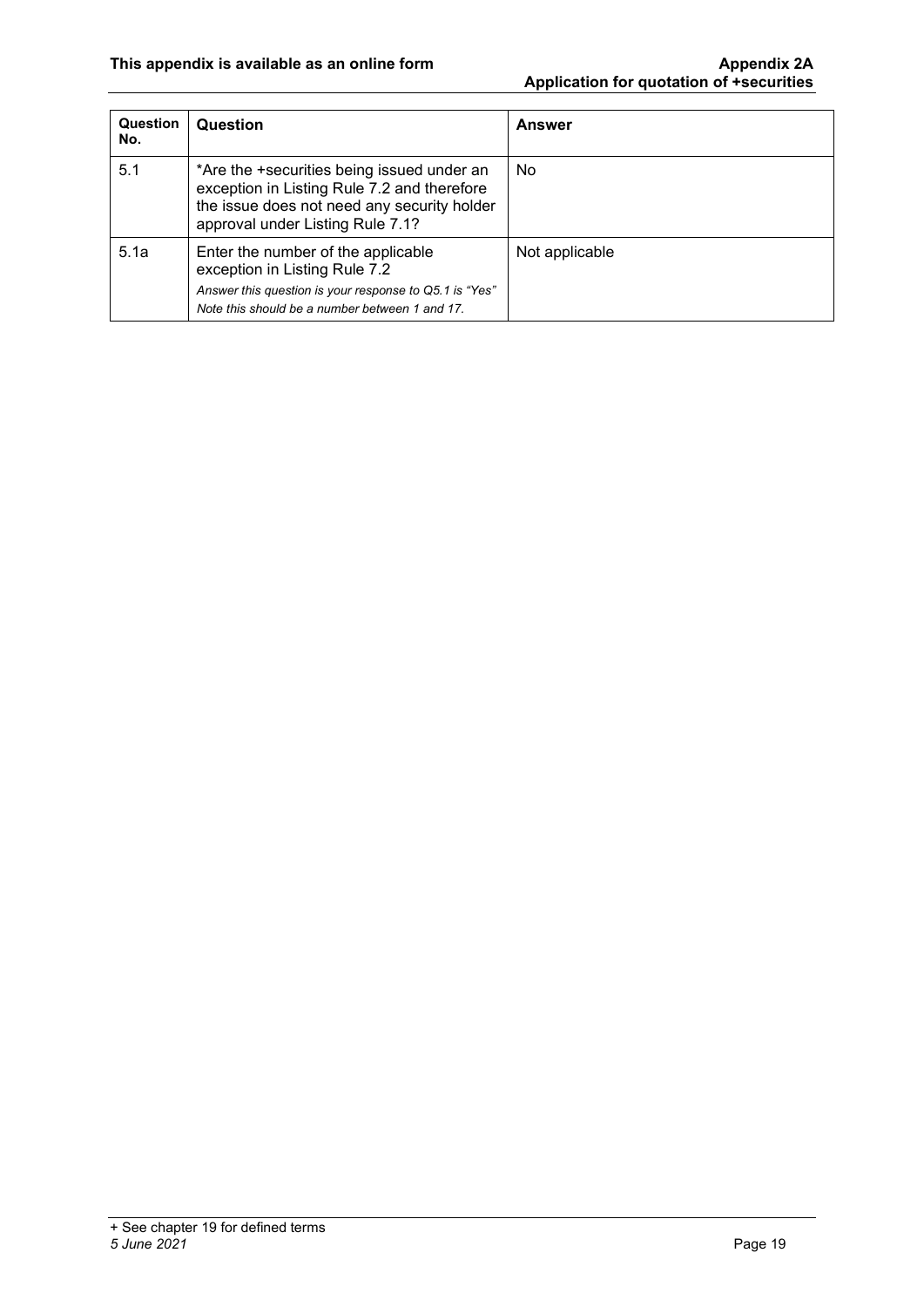| 5.1a.1             | *Does the +dividend or distribution plan<br>meet the requirement of listing rule 7.2<br>exception 4 that it does not impose a limit<br>on participation?<br>Answer this question if your response to Q5.1 is "Yes"<br>and your response to Q5.1a is "4".                                                                                                                                                                                                                                                                                                                                                                               | Not applicable                                                                                                  |
|--------------------|----------------------------------------------------------------------------------------------------------------------------------------------------------------------------------------------------------------------------------------------------------------------------------------------------------------------------------------------------------------------------------------------------------------------------------------------------------------------------------------------------------------------------------------------------------------------------------------------------------------------------------------|-----------------------------------------------------------------------------------------------------------------|
|                    | Note: Exception 4 only applies where security holders<br>are able to elect to receive all of their dividend or<br>distribution as securities. For example, Exception 4<br>would not apply in the following circumstances: 1) The<br>entity has specified a dollar limit on the level of<br>participation e.g. security holders can only participate<br>to a maximum value of \$x in respect of their<br>entitlement, or 2) The entity has specified a maximum<br>number of securities that can participate in the plan<br>e.g. security holders can only receive securities in lieu<br>of dividend payable for x number of securities. |                                                                                                                 |
| 5.2                | *Has the entity obtained, or is it obtaining,<br>+security holder approval for the issue<br>under listing rule 7.1?<br>Answer this question if the response to Q5.1 is "No".                                                                                                                                                                                                                                                                                                                                                                                                                                                           | No                                                                                                              |
| 5.2a               | *Date of meeting or proposed meeting to<br>approve the issue under listing rule 7.1<br>Answer this question if the response to Q5.1 is "No"<br>and the response to Q5.2 is "Yes".                                                                                                                                                                                                                                                                                                                                                                                                                                                      | Not applicable                                                                                                  |
| 5.2 <sub>b</sub>   | *Are any of the +securities being issued<br>without +security holder approval using the<br>entity's 15% placement capacity under<br>listing rule 7.1?<br>Answer this question if the response to Q5.1 is "No"<br>and the response to Q5.2 is "No".                                                                                                                                                                                                                                                                                                                                                                                     | Yes                                                                                                             |
| 5.2 <sub>b.1</sub> | *How many +securities are being issued<br>without +security holder approval using the<br>entity's 15% placement capacity under<br>listing rule 7.1?                                                                                                                                                                                                                                                                                                                                                                                                                                                                                    | Underwriter Options: 3,281,645 options<br>Placement: 4,789,017 Options<br>Lead Manager Options: 718,355 Options |
|                    | Answer this question if the response to Q5.1 is "No",<br>the response to Q5.2 is "No" and the response to<br>Q5.2b is "Yes".                                                                                                                                                                                                                                                                                                                                                                                                                                                                                                           |                                                                                                                 |
|                    | If the response to Q5.2b is "Yes", please complete and<br>separately send by email to your ASX listings<br>compliance adviser a work sheet in the form of<br>Annexure B to Guidance Note 21 confirming the entity<br>has the available capacity under listing rule 7.1 to<br><i>issue that number of securities.</i>                                                                                                                                                                                                                                                                                                                   |                                                                                                                 |
| 5.2c               | *Are any of the +securities being issued<br>without +security holder approval using the<br>entity's additional 10% placement capacity<br>under listing rule 7.1A (if applicable)?<br>Answer this question if the response to Q5.1 is "No"<br>and the response to Q5.2 is "No".                                                                                                                                                                                                                                                                                                                                                         | Yes                                                                                                             |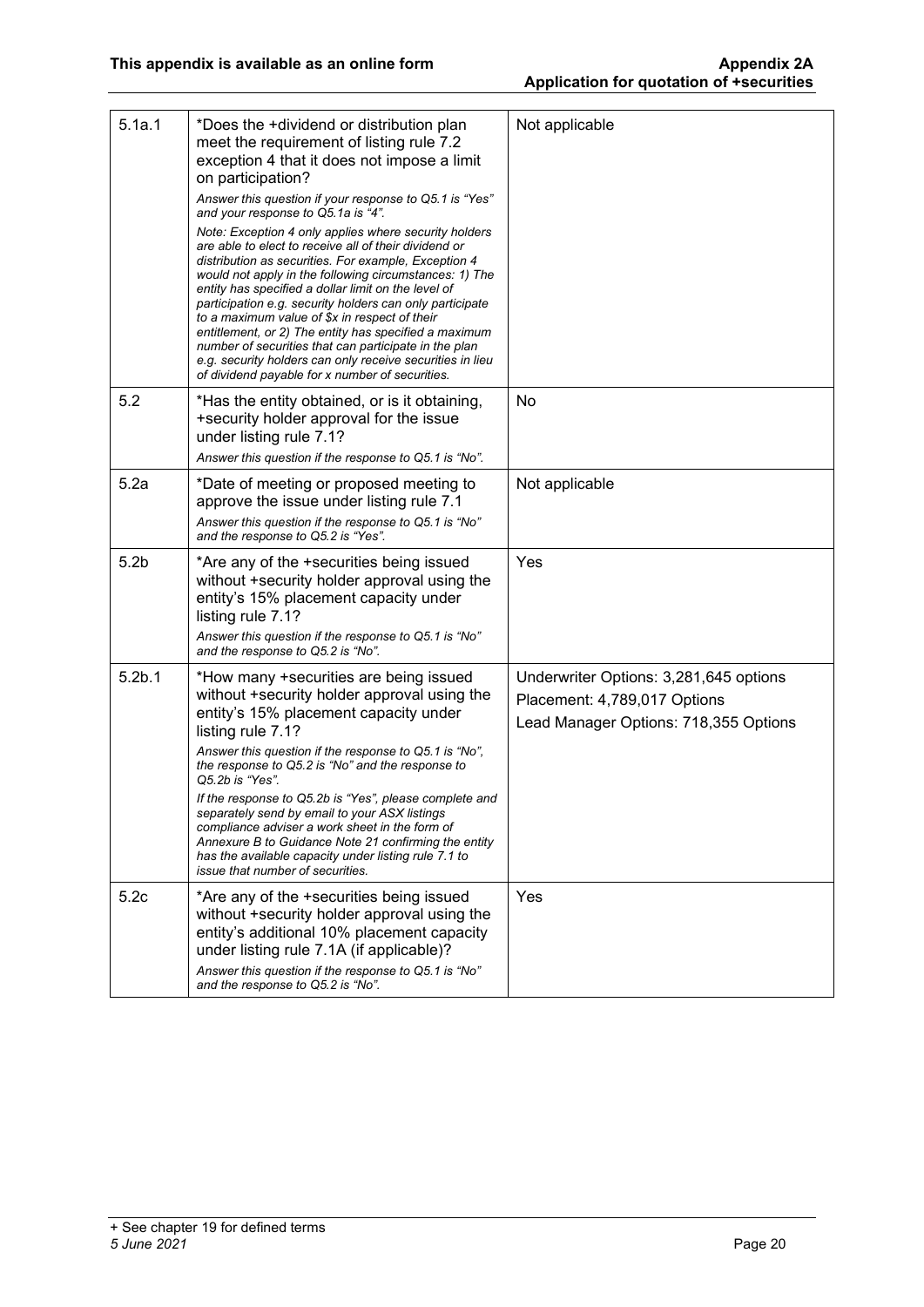| 5.2c.1 | *How many +securities are being issued<br>without +security holder approval using the<br>entity's additional 10% placement capacity<br>under listing rule 7.1A?                                                                                                                                                       | Placement: 9,578,066 Shares |
|--------|-----------------------------------------------------------------------------------------------------------------------------------------------------------------------------------------------------------------------------------------------------------------------------------------------------------------------|-----------------------------|
|        | Answer this question if the response to Q5.1 is "No",<br>the response to Q5.2 is "No" and the response to<br>Q5.2c is "Yes".                                                                                                                                                                                          |                             |
|        | If the response to Q5.2c is "Yes", please complete and<br>separately send by email to your ASX listings<br>compliance adviser a work sheet in the form of<br>Annexure C to Guidance Note 21 confirming the entity<br>has the available capacity under listing rule 7.1A to<br><i>issue that number of securities.</i> |                             |

Introduced 01/12/19; amended 31/01/20; 05/06/21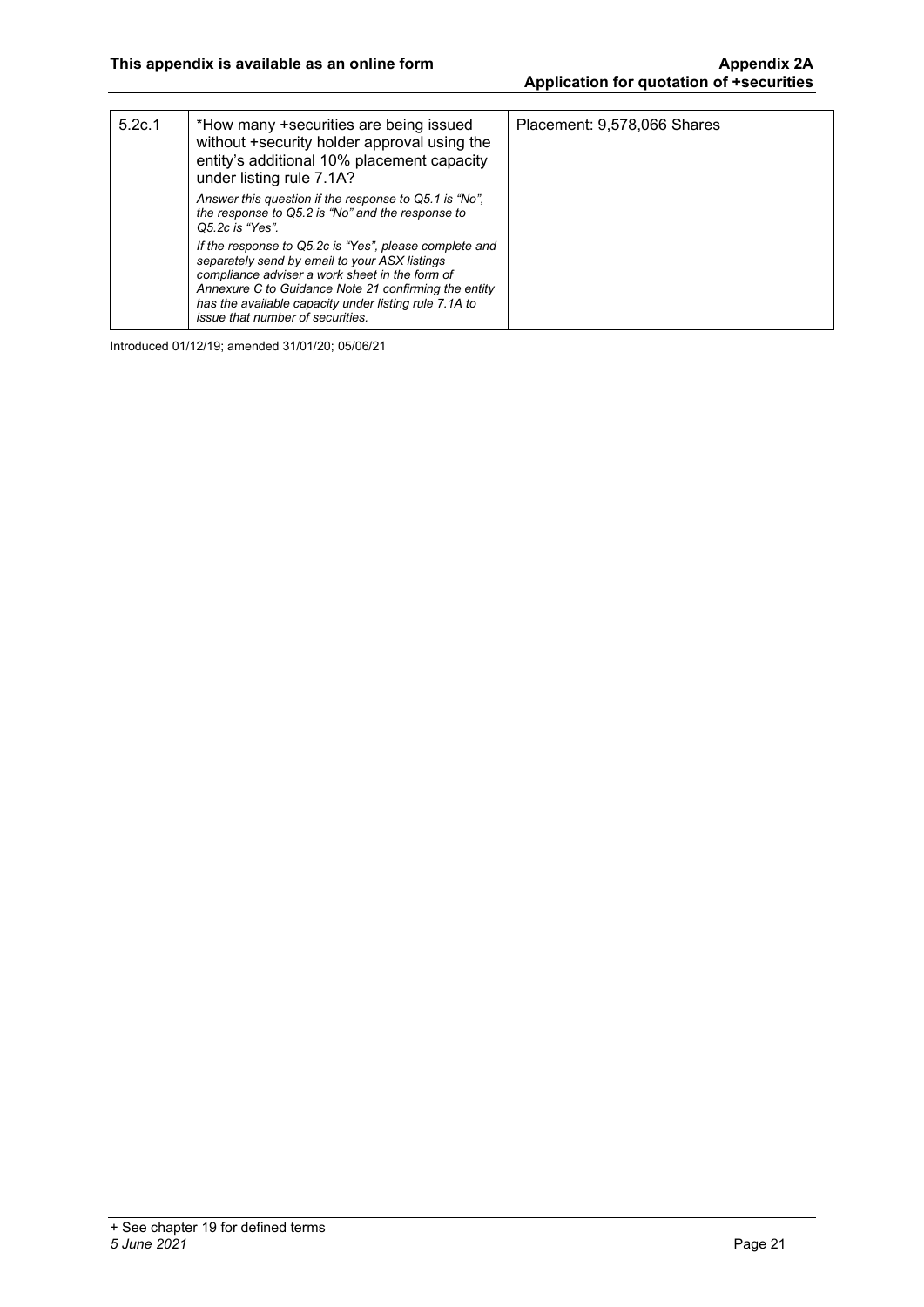| (RSP520:11.23:160222)               | CRP/COMPUTERSHARE INVESTOR SERVICES PTY LTD ***                                              | T O P 2 0                             | HOLDERS         | $***$ |                 |
|-------------------------------------|----------------------------------------------------------------------------------------------|---------------------------------------|-----------------|-------|-----------------|
| TRIGG MINING LIMITED/TMG<br>269 752 | PAGE : 1                                                                                     | RUN NUMBER 0762 16/02/2022 A.C.N. 168 |                 |       |                 |
| HOLDER NO                           | CLASS: OP2/LST OPTS EXP 16/02/24 @ \$0.15<br>NAME AND ADDRESS                                |                                       | UNITS % I/C     |       | RANK            |
|                                     | MR MICHAEL SOUCIK &<br>MRS HEATHER SOUCIK<br><hms a="" c="" fund="" superannuation=""></hms> |                                       | 3,826,934 12.48 |       | 1               |
|                                     | MATTHEW BURFORD SUPER FUND PTY<br>LTD<br><burford a="" c="" superfund=""></burford>          |                                       | 1,351,960 4.41  |       | 2               |
|                                     | 10 BOLIVIANOS PTY LTD                                                                        |                                       | 716,666 2.34    |       | 3               |
|                                     | PURESTEEL HOLDINGS PTY LTD<br><rattigan a="" c="" fund="" super=""></rattigan>               |                                       | 700,000         | 2.28  | 4               |
|                                     | ROOKHARP CAPITAL PTY LIMITED                                                                 |                                       | 690,000         | 2.25  | $\mathsf S$     |
|                                     | DOSTAL NOMINEES PTY LTD<br><pgj&d a="" bloodline="" c="" dostal=""></pgj&d>                  |                                       | 627,500         | 2.05  | 6               |
|                                     | SUPERHERO NOMINEES PTY LTD<br>$<$ CLIENT A/C $>$                                             |                                       | 509,819         | 1.66  | $7\phantom{.0}$ |
|                                     | MISHTALEM PTY LTD                                                                            |                                       | 495,868 1.62    |       | 8               |
|                                     | CITICORP NOMINEES PTY LIMITED                                                                |                                       | 484,687         | 1.58  | 9               |
|                                     | MRS SIEW LUANG TEY                                                                           |                                       | 480,000         | 1.57  | 10              |
|                                     | BNP PARIBAS NOMINEES PTY LTD<br><ib au="" drp="" noms="" retailclient=""></ib>               |                                       | 477,246         | 1.56  | 11              |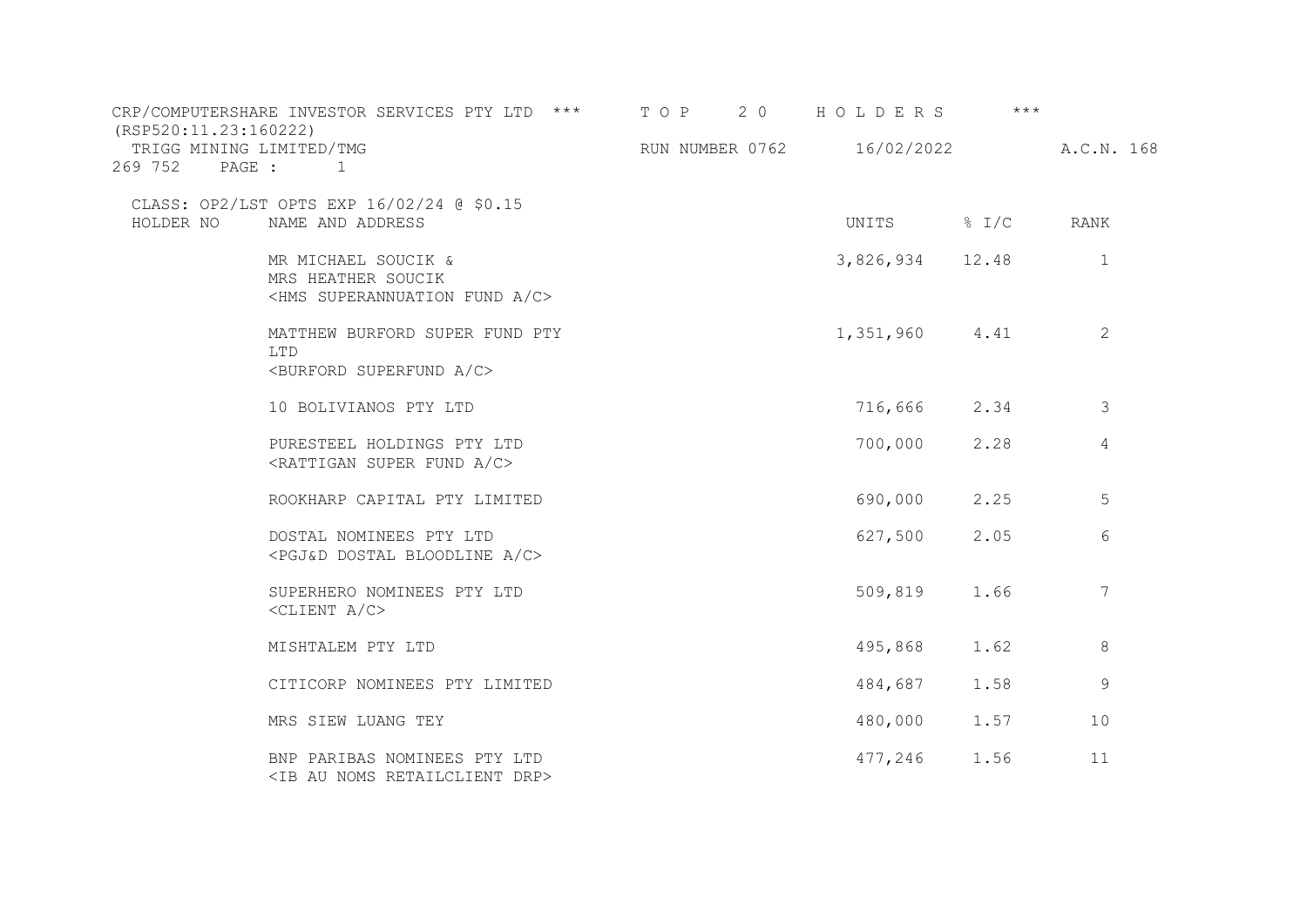| MRS ZI JUAN QI<br>$\langle$ CHEN FAMILY A/C>                       | 460,000 | 1.50 | 12 |
|--------------------------------------------------------------------|---------|------|----|
| MRS YAN WANG<br><aust a="" c="" coast="" travel="" west=""></aust> | 460,000 | 1.50 | 13 |
| MR KENNETH WILLIAM VIDLER                                          | 421,874 | 1.38 | 14 |
| DR LEON EUGENE PRETORIUS                                           | 350,000 | 1.14 | 15 |
| SCINTILLA STRATEGIC<br>INVESTMENTS LIMITED                         | 350,000 | 1.14 | 16 |
| ROCK COD INVESTMENTS PTY LTD                                       | 321,594 | 1.05 | 17 |
| BNP PARIBAS NOMS PTY LTD<br>$<$ DRP $>$                            | 301,275 | 0.98 | 18 |
| DR JOHN MACQUARIE CAPP                                             | 266,667 | 0.87 | 19 |
| WLP INVESTMENTS PTY LTD                                            | 264,500 | 0.86 | 20 |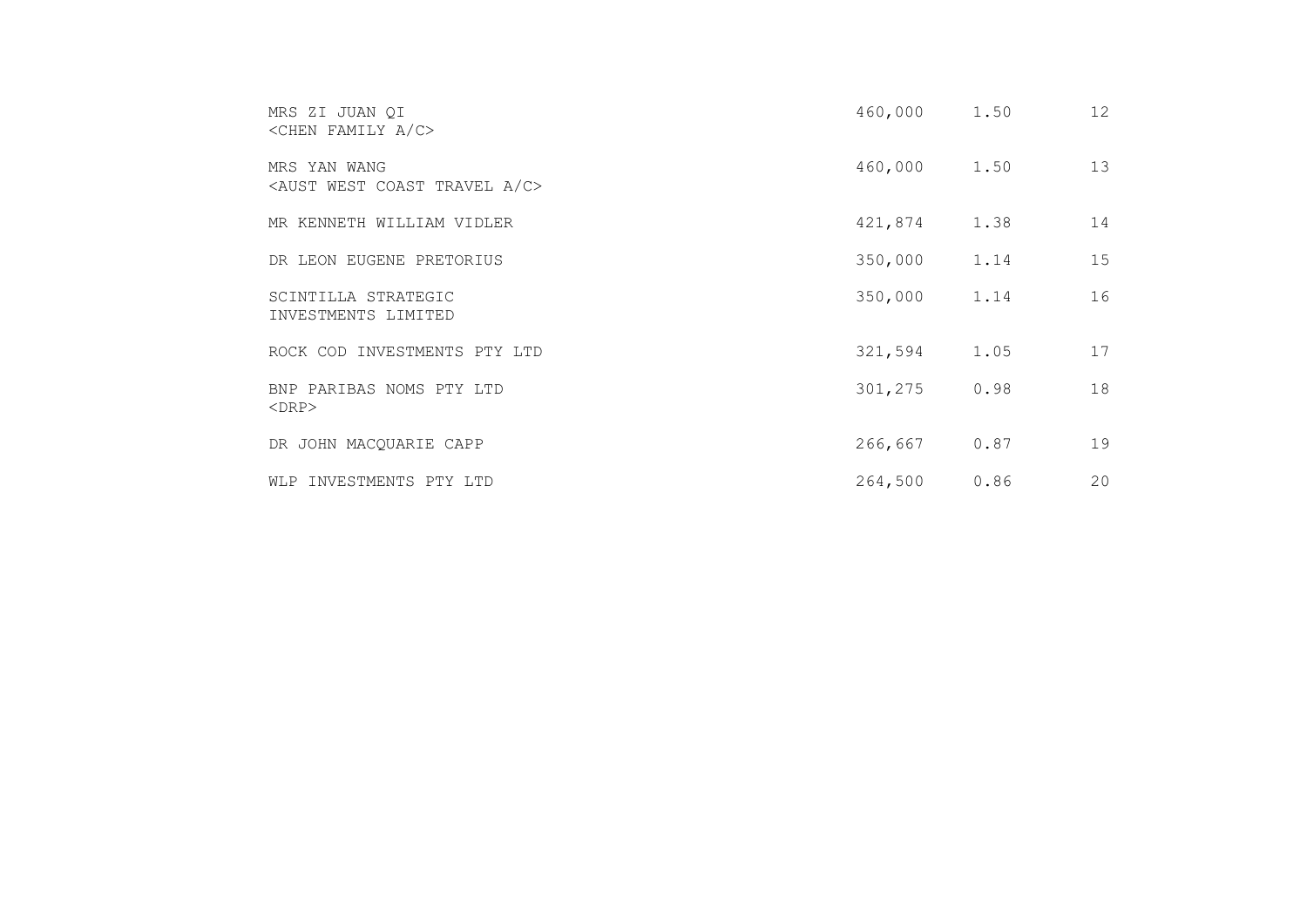| CRP/COMPUTERSHARE INVESTOR SERVICES PTY LTD<br>$***$<br>(RSP520:11.23:160222) | T O P           | 2 0 | HOLDERS    | $***$             |            |
|-------------------------------------------------------------------------------|-----------------|-----|------------|-------------------|------------|
|                                                                               |                 |     |            |                   |            |
| TRIGG MINING LIMITED/TMG                                                      | RUN NUMBER 0762 |     | 16/02/2022 |                   | A.C.N. 168 |
| 269 752<br>2<br>PAGE :                                                        |                 |     |            |                   |            |
|                                                                               |                 |     |            |                   |            |
| CLASS: OP2/LST OPTS EXP 16/02/24 @ \$0.15                                     |                 |     |            |                   |            |
| NAME AND ADDRESS<br>HOLDER NO                                                 |                 |     | UNITS      | $\frac{1}{6}$ I/C | RANK       |
|                                                                               |                 |     |            |                   |            |
|                                                                               |                 |     |            |                   |            |
| $***$<br>$***$<br>REPORT<br>TOTAL                                             |                 |     | 13,556,590 | 44.21             |            |
| $***$<br>$***$<br>REMAINDER                                                   |                 |     | 17,110,021 | 55.79             |            |
|                                                                               |                 |     |            |                   |            |
| $***$<br>$***$<br>TOTAL<br>GRAND                                              |                 |     | 30,666,611 | 100.00            |            |
|                                                                               |                 |     |            |                   |            |
|                                                                               |                 |     |            |                   |            |

| TOTAL CURRENT HOLDERS MEETING CRITERIA FOR THIS REPORT: |         |  |  |  |  | 396 |  |                                                             |  |
|---------------------------------------------------------|---------|--|--|--|--|-----|--|-------------------------------------------------------------|--|
|                                                         |         |  |  |  |  |     |  |                                                             |  |
|                                                         |         |  |  |  |  |     |  |                                                             |  |
|                                                         |         |  |  |  |  |     |  |                                                             |  |
| **********************                                  |         |  |  |  |  |     |  |                                                             |  |
| ********** NUMBER OF PAGES WRITTEN =                    |         |  |  |  |  |     |  | 2 *********** END OF REPORT *************** NUMBER OF LINES |  |
| WRTTTEN =                                               | $48***$ |  |  |  |  |     |  |                                                             |  |
|                                                         |         |  |  |  |  |     |  |                                                             |  |
| **********************                                  |         |  |  |  |  |     |  |                                                             |  |